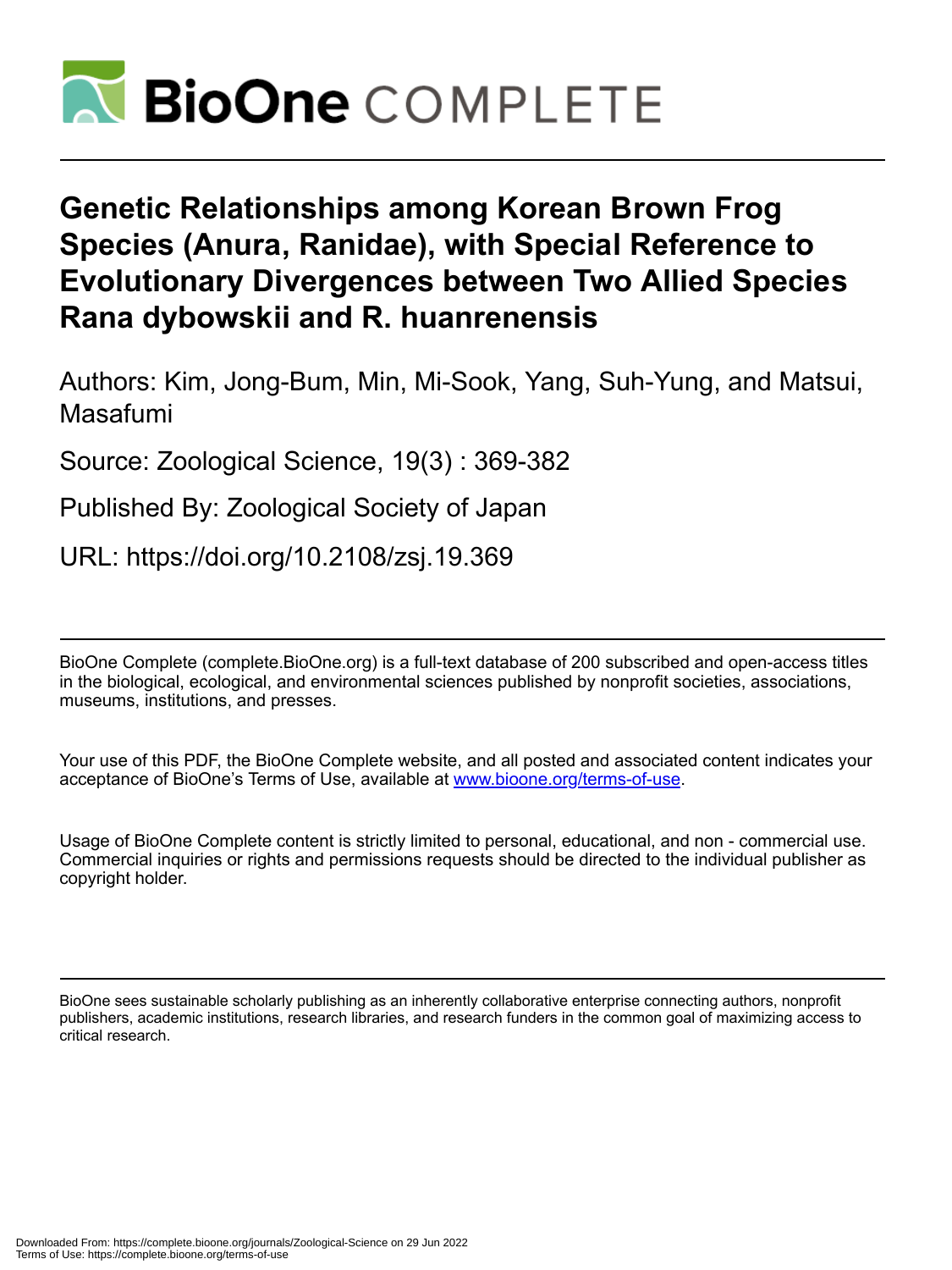# **Genetic Relationships among Korean Brown Frog Species (Anura, Ranidae), with Special Reference to Evolutionary Divergences between Two Allied Species** *Rana dybowskii* **and** *R. huanrenensis*

Jong-Bum Kim<sup>1\*†</sup>, Mi-Sook Min<sup>1,2</sup>, Suh-Yung Yang<sup>1</sup> and Masafumi Matsui<sup>3</sup>

1 *Department of Biology, Inha University, Incheon 402-751, South Korea* 2 *Shool of Agricultural Biotechnology and College of Veterinary Medicine, Seoul National University, Suwon 441-744, South Korea* 3 *Graduate School of Human and Environmental Studies, Kyoto University, Sakyo-ku, Kyoto 606-8501, Japan*

**ABSTRACT**—Allozyme analysis for 41 populations of brown frog species, *Rana dybowskii*, *R. huanrenensis*, and *R. amurensis* from Korea and three reference species (Chinese *R. chensinensis* and Japanese *R. dybowskii* and *R. tsushimensis*), were performed to clarify taxonomic status of Korean brown frogs. The level of average genetic differentiation (Nei's D) among local populations of each species in Korea was very low (D<0.012) and Korean and Japanese *R. dybowskii* also showed conspecific level of differentiation (D=0.070). Whereas, much larger, discrete genetic differences were detected in the interspecific comparisons (D>0.370). In the genetic relationships among five species examined, the 24 chromosome brown frogs (*R. dybowskii*, *R. huanrenensis*, and *R. chensinensis*) did not form a monophyletic group. *Rana dybowskii* with the chromosome number of 2n=24 was grouped together with *R. amurensis* with the chromosome number of 2n=26. The hypothesis of reversal change from 24 to 26 in Korean *R. amurensis* seems to better explain the phylogenetic relationships of east Asian brown frogs than the assumption of parallel reduction in chromosome number from 2n=26 to 24 in *R. dybowskii* and in the common ancestor of *R. huanrenensis* and *R. chensinensis*. The genetic, morphological, and reproductive divergences between Korean *R. dybowskii* and *R. huanrenensis* were compared.

**Key words:** allozyme, brown frog, chromosome number, genetic differentiation, phylogenetic relationship

# **INTRODUCTION**

The Eurasian brown frogs are a morphologically conservative assemblage consisting of the Eurasian *Rana temporaria* and a large number of similar species considered to be related (Frost, 1985; Borkin and Kuzmin, 1988; Green and Borkin, 1993; Nishioka *et al*., 1992; Maeda and Matsui, 1999). The chromosome number of great majority of *Rana* species is 26 and most of brown frog species have the same number. Some of brown frogs, however, are unique in having diploid chromosomes of 2n=24 (Matsui, 1991; Green and Borkin, 1993; Xie *et al*., 1995). These 24 chromosome brown frogs include the European *R. arvalis* and several

\* Corresponding author: Tel. +82-32-860-7690; FAX. +82-32-874-6737.

E-mail: jbumkim33@hotmail.com

† Present address: Graduate School of Human and Environmental Studies, Kyoto University, Sakyo-ku, Kyoto 606-8501, Japan.

east Asian species allied to *R. chensinensis*, such as *R. dybowskii*, *R. ornativentris*, *R. pirica*, and *R. huanrenensis* (Kobayashi, 1962; Seto, 1965; Wu, 1982; Green, 1983; Luo and Li, 1985; Lee and Park, 1986; Ma, 1987; Wei *et al*, 1990; Liu *et al*., 1993; Green and Borkin, 1993; Xie *et al*., 1995; Lee and Lee, 1998). These east Asian brown frogs are quite similar in morphology, and are very difficult to identify (Nakamura and Ueno, 1963; Matsui *et al*., 1993, 1998; Xie *et al*., 1995; Yang *et al*., 2000). Indeed, most of them were originally described on the basis of slight morphological differences. Recently, taxonomic status of each species was made clearer by lines of additional information, such as considerable genetic divergences among them (Matsui, 1991; Green and Borkin, 1993; Tanaka-Ueno *et al*., 1998; Matsui *et al*., 1998; Kim *et al*., 1999; Yang *et al*., 2000). Although extensively studied in the laboratory (Kawamura *et al*., 1981), the direct evidence of reproductive isolation in the field among these allied species have never been reported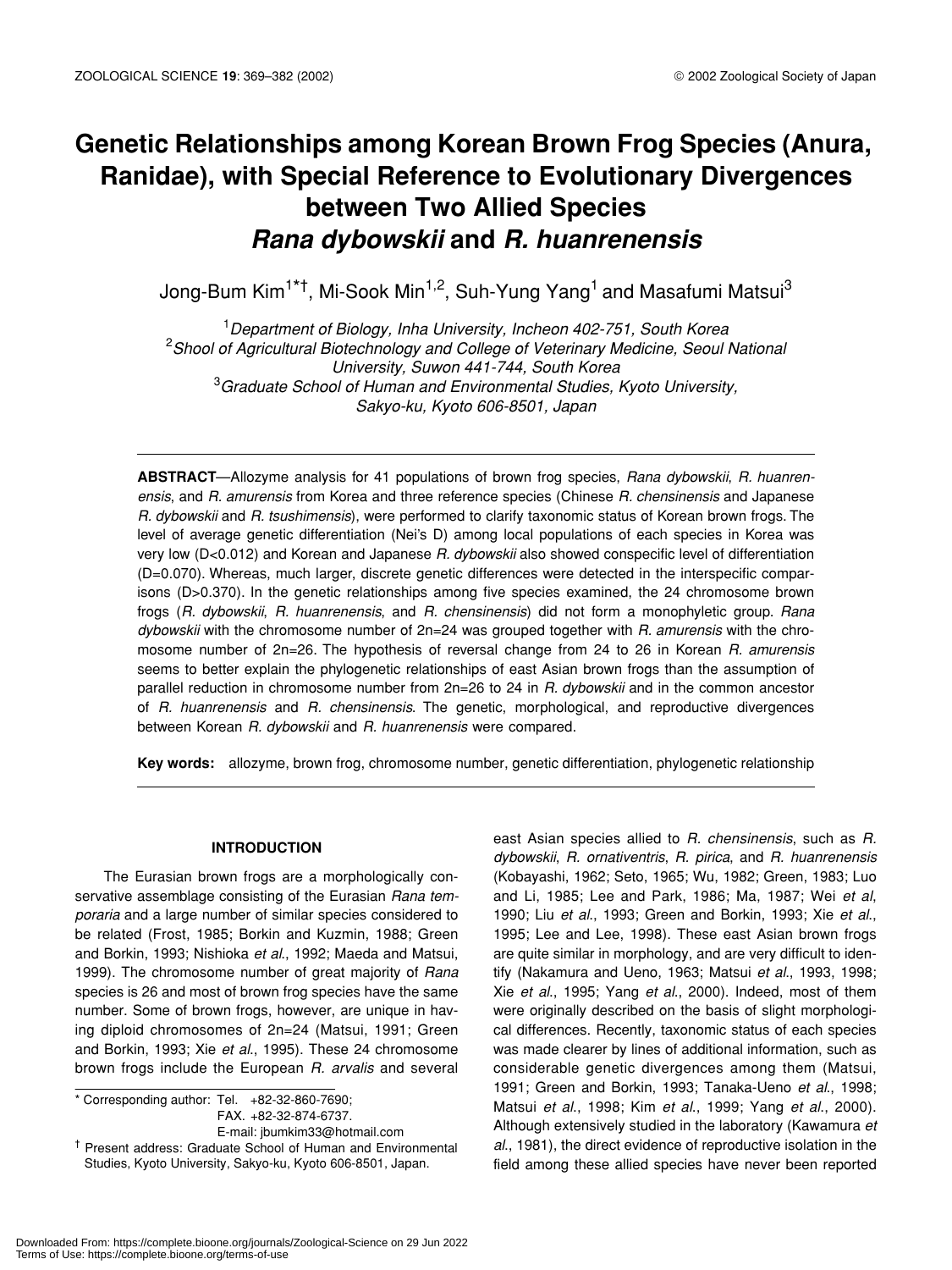because of their geographic isolation due to allopatric distribution.

Until recently, it has been reported that *R. dybowskii* (a 24 chromosome member) and *R. amurensis coreana* (a 26 chromosome member) are distributed in South Korea (Yang and Yu, 1978; Sengoku, 1979; Green and Borkin, 1993; Matsui *et al*, 1998). Most recently, we (Yang *et al*., 2000) reported a new Korean brown frog member (*R. huanrenensis* Fei, Ye and Huang, 1990) which was morphologically and karyologically (2n=24) very similar to *R. dybowskii*.

In this study, we investigate the degree of inter- and intraspecific genetic variation and to clarify the genetic relationships among three species of Korean brown frogs. For comparisons, Japanese *R. dybowskii* and *R. tsushimensis* and Chinese *R. chensinensis* are also incorporated to the analysis. In addition, we surveyed the levels of morphological, genetic, and reproductive divergence between sympatricsamples of *R. dybowskii* and *R. huanrenensis* from South Korea.

#### **MATERIALS AND METHODS**

### **Collection and field notes**

Five brown frogs were collected from 41 localities in Korea, Japan, and China (Table 1). During most collecting trips in Korea and Japan, the notes and photographs on color pattern of each specimen and records of each breeding site were taken.

#### **Protein Electrophoresis**

For an electrophoretic examination, a total of 849 specimens belonging to 41 populations of five species were employed. These include 10 populations of *Rana huanrenensis* from South Korea, 17 populations of *R. dybowskii* from South Korea and Japan, 2 populations of *R. chensinensis* from China, 11 populations of *R. amurensis* from South Korea, and 1 population of *R. tsushimensis* from Japan (Table 1).

Live samples were transported to the laboratory and were stored at –70°C until use. In the laboratory, the tissues of liver, heart and skeletal muscle were removed from each specimens and homogenized by glass homogenizer in an equal volume of distilled water and were centrifugated at 18,000 rpm for 30 min at 4°C to obtain the supernatant for electrophoresis. Voucher specimens were fixed in 10% formalin, preserved in 70% ethanol, and deposited in Yang's collection at Inha University. The supernatant was subjected to horizontal starch-gel (12%) electrophoresis and histochemical staining procedures (Yang *et al*., 1997: Appendix I). Multiple loci were numbered sequentially, and alleles were designated alphabetically with "a" being the fastest migrant.

Individual genotypes were used to calculate allele frequencies for each population, these in turn were used to calculate matrices of genetic similarity (Rogers, 1972) and genetic distance (Nei, 1978). Three different methods were employed to infer relationships among populations. First, Nei's (1978) distance was clustered according to the UPGMA algorithm (Sneath and Sokal, 1973). Then, modified Rogers' distance (Wright, 1978) was analyzed by the Neighbor-joining (NJ) method (Saitou and Nei, 1987), and finally, we employed Felsenstein's (1993) DNAML procedure with allele frequencies for the maximum-likelihood (ML) analysis. These analyses were performed by use of BIOSYS-1 (Swofford and Selander, 1981) and PHYLIP vers. 3.5 C computer packages (Felsenstein, 1993).

#### **Morphology**

In order to detect morphological differences between Korean *Rana dybowskii* and *R. huanrenensis*, conditions of vocal sacs and the pattern of coloration on the body were examined for these two species.

# **RESULTS**

#### **Genetic variation and relationships among brown frogs**

*Genetic variation* — By-products of 18 loci were scored from 13 enzymes and general proteins. Observed allelic frequencies are given in Appendix II.

 Based on allelic frequencies listed in Appendix II, the degree of genetic variation of each population was estimated (Table 2). The genetic variability of *R. dybowskii* was P=26.0% (22.2–33.3%), Ho=0.118 (0.070–0.183), and He=0.122 (0.078–0.153). The genetic variabilities of *R. huanrenensis* and *R. amurensis* were P=22.2% (16.7–27.8%), Ho=0.063 (0.046–0.073), He=0.067 (0.058–0.081) and P=22.2% (5.6–33.3%), Ho=0.080 (0.029–0.120), He=0.086 (0.035–0.124), respectively. In Korean brown frogs, Kanseong population of *R. dybowskii* had the highest genetic variability (P=36.4%, Ho=0.165, He=0.165) while Koseong population of *R. amurensis* showed the lowest variability (P=9.1%, Ho=0.048, He=0.042). On the other hand, Chinese *R. chensinensis*, a reference species, showed P=22.3%, Ho=0.078, He=0.075. Another reference species Japanese *R. tsushimensis*, was more variable, with P=27.8%, Ho=0.094, He=0.097, than in Korean brown frog species.

*Genetic relationships* — Based on allelic frequencies listed in Appendix II, average genetic similarities (Rogers' S) and distances (Nei's D) among populations of five brown frog species were calculated (Appendix III). In the Korean brown frogs, *R. huanrenensis*, *R. dybowskii* and *R. amurensis*, the degree of genetic differentiation within a species was small (D=0.034: Appendix III), but differentiations among these Korean brown frogs were very distinct (D=0.584 between *R. huanrenensis* and *R. dybowskii*, D=0.788 between *R. huanrenensis* and *R. amurensis*, and D=0.500 between *R. dybowskii* and *R. amurensis*) due mainly to *Gp-4*, *aGpd*, *Mdh*, and *Ldh-1* loci that were ascertained as diagnostic among these Korean species.

When populations of 24 chromosome species from outside of Korea were included, genetic dissimilarities between *R. huanrenensis* (populations 1–10; Appendix III) and *R. dybowskii* (pops. 11–30) included fixed allelic differences at *Gp-4*, *Mdh*, and *Iddh* loci and diagnostic differences at the 95% confidence level (Ayala and Powell, 1972) at *Ldh-1* locus. *Rana huanrenensis* and *R. chensinensis* (pops. 28 and 29) included fixed allelic difference at *Ldh-1* locus and diagnostic differences at *Iddh*, *Aat-1*, and *Acoh*. Fixed allelic differences at *Gp-4*, *Ldh-1*, *Mdh*, and *Iddh* and diagnostic differences at *Aat-1* were found between *R. dybowskii* and *R. chensinensis* (Appendix II). Among populations of three brown frog species with 24 chromosomes (Appendix III),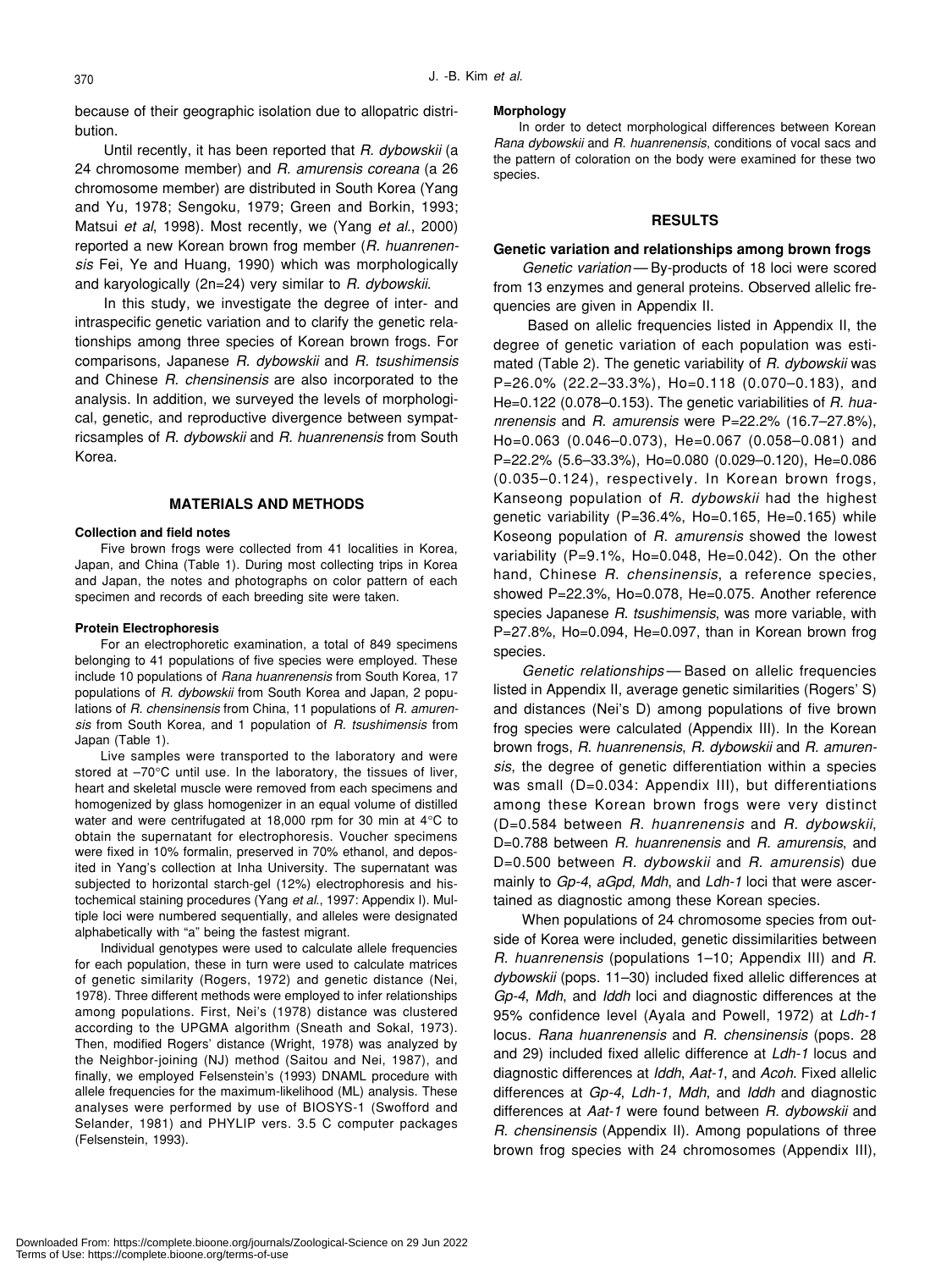|             | - |  |
|-------------|---|--|
| ٠<br>i<br>٩ |   |  |

**Table 1.** Collection localities, collection dates, and sample sizes (N) for electrophoretic and morphological analyses of *Rana huanrenensis*, *R. dybowskii*, *R. chensinensis*, *R. amurensis*, and *R. tsushimensis* from Korea, Japan, and China.

|     | <b>Collection localities</b>                                              | Date          | N  |
|-----|---------------------------------------------------------------------------|---------------|----|
|     | Rana huanrenensis (2n=24)                                                 |               |    |
| 1.  | Jangseong: Bukha-myon, Jangseong-gun, Chollanam-do                        | Mar. 29, 1995 | 27 |
| 2.  | Pohang: Bokyung-sa, Pohang-shi, Kyongsangbuk-do                           | Apr. 25, 1997 | 28 |
| 3.  | Cheongsong: Daejeon-sa, Cheongsong-gun, Kyongsangbuk-do                   | Mar. 28, 1997 | 30 |
| 4.  | Yeongdeog: Namjung-myon, Yeongdeog-gun, Kyongsangbuk-do                   | Apr. 25, 1997 | 26 |
| 5.  | Pyeongchang: Chinbu-myon, Pyeongchang-gun, Kangwon-do                     | May 19, 1994  | 8  |
| 6.  | Hanso-ri: Hanso-ri, Bekjeon-myon, Jeongseon-gun, Kangwon-do               | Apr. 27, 1995 | 29 |
| 7.  | Oban-ri: Oban-ri, Dong-myon, Jeongseon-gun, Kangwon-do                    | Mar. 27, 1997 | 29 |
| 8.  | Inje: Baekdam-sa, Buk-myon, Inje-gun, Kangwon-do                          | Apr. 14, 1995 | 7  |
| 9.  | Kapyeong: Hwaak-ri, Buk-myon, Kapyeong-gun, Kyonggi-do                    | Apr. 4, 1998  | 16 |
| 10. | Donghae: Bicheon-dong, Donghae-shi, Kangwon-do                            | Feb. 26, 1998 | 30 |
|     | R. dybowskii (2n=24)                                                      |               |    |
|     | 11. Yangpyeong: Yongmun-myon, Yangpyeong-gun, Kangwon-do                  | Apr. 3, 1997  | 16 |
|     | 12. Cheongyang: Taechi-myon, Cheongyang-gun, Chungchongnam-do             | Mar. 30, 1997 | 21 |
|     | 13. Muju: Ansung-myon, Muju-gun, Chollabuk-do                             | Mar. 12, 1997 | 21 |
| 14. | Jangseong: Bukha-myon, Jangseong-gun, Chollanam-do                        | Mar. 29, 1995 | 33 |
|     | 15. Kurye: Hwaom-sa, Kurye-gun, Chollanam-do                              | Mar. 6, 1994  | 14 |
|     | 16. Haenam: Masan-myon, Haenam-gun, chollanam-do                          | Mar. 16, 1997 | 14 |
| 17. | Jeju: Sogwipo-shi, Jeju-do                                                | Mar. 23, 1996 | 30 |
|     | 18. Keoje: Shinhyun-up, Keoje-shi, Kyongsangnam-do                        | Mar. 15, 1997 | 27 |
|     | 19. Hadong: Ssangkye-sa, Hadong-gun, Kyongsangnam-do                      | Mar. 15, 1997 | 25 |
| 20. | Yangsan: Naewon-sa, Yangsan-gun, Kyongsangnam-do                          | Mar. 10, 1995 | 29 |
| 21. | Donghae: Bicheon-dong, Donghae-shi, Kangwon-do                            | Mar. 21, 1997 | 29 |
| 22. | Inje: Baekdam-sa, Buk-myon, Inje-gun, Kangwon-do                          | Apr. 14, 1995 | 14 |
| 23. | Kanseong: Kanseong-up, Koseong-gun, Kangwon-do                            | Apr. 15, 1995 | 7  |
| 24. | Keojin: Keojin-up, Koseong-gun, Kangwon-do                                | Mar. 2, 1997  | 28 |
| 25. | Kapyeong: Hwaak-ri, Buk-myon, Kapyeong-gun, Kyonggi-do                    | Apr. 4, 1998  | 13 |
| 26. | Wonju: Chiak-Mt., Wonju-shi, Kangwon-do                                   | May 23, 1997  | 10 |
| 27. | Tsushima Isl.: Tokoya, Tsushima-Isl., Nagasaki-pref., Japan               | Mar. 9, 1998  | 1  |
|     | R. chensinensis (2n=24)                                                   |               |    |
|     | 28*. Ningxia Hui: Yinnan-pref., Ningxia Hui-prov., China                  |               | 5  |
|     | 29*. Qinghai: Haidong-pref., Qinghai-prov., China<br>R. amurensis (2n=26) |               | 5  |
|     | 30. Haenam: Masan-myon, Haenam-gun, Chollanam-do                          | Mar. 16, 1997 | 26 |
|     | 31. Kangwha: Naega-myon, Kangwha-gun, Incheon                             | Apr. 4, 1997  | 30 |
| 32. | Sorae : Sorae, Shihung-shi, Kyonggi-do                                    | May 22, 1995  | 5  |
| 33. | Yangpyeong: Yongmoon-myon, Yangpyeong-gun, Kyonggi-do                     | Sep. 26, 1997 | 20 |
| 34. | Cheongju: Sangdang-dong, Cheongju-shi, Chungchongbuk-do                   | Mar. 12, 1997 | 30 |
| 35. | Yeongdong: Chupungryong-myon, Yeongdong-gun, Chungchongbuk-do             | Sep. 28, 1997 | 30 |
| 36. | Cheongyang: Chongsan-myon, Cheongyang-gun, Chungchongnam-do               | Mar. 29, 1997 | 30 |
| 37. | Yangsan: Changan-up, Yangsan-gun, Kyongsangnam-do                         | Mar. 10, 1995 | 6  |
| 38. | Kyeongju: Kangdong-myon, Kyeongju-shi, Kyongsangbuk-do                    | Jun. 20, 1997 | 35 |
| 39. | Kangnung: Yuchon-dong, kangnung-shi, Kangwon-do                           | Sep. 27, 1997 | 30 |
| 40. | Koseong: Keojin-up, Koseong-gun, Kangwon-do<br>R. tsushimensis (2n=26)    | Mar. 21, 1997 | 25 |
| 41. | Tsushima Isl.: Tokoya, Tsushima-Isl., Nagasaki-pref., Japan               | Mar. 9, 1998  | 10 |
|     |                                                                           |               |    |

\* Part of frozen tissues (RM 5176, 5178, 5180, 5308, 5309, 5431, 5432, and 5435, and TP 19669 and 19670) deposited in the MVZ (Museum of Vertebrate Zoology, University of California, Berkely).

average genetic distances among local populations of a single species were low (D=0.008 in *R. huanrenensis*, D=0.005 in Korean *R. dybowskii*, D=0.070 in Korean and Japanese *R. dybowskii*, D=0.053 in *R. chensinensis*), whereas the average genetic distances among three species were distinctly high (D=0.584 between *R. huanrenensis* and *R.*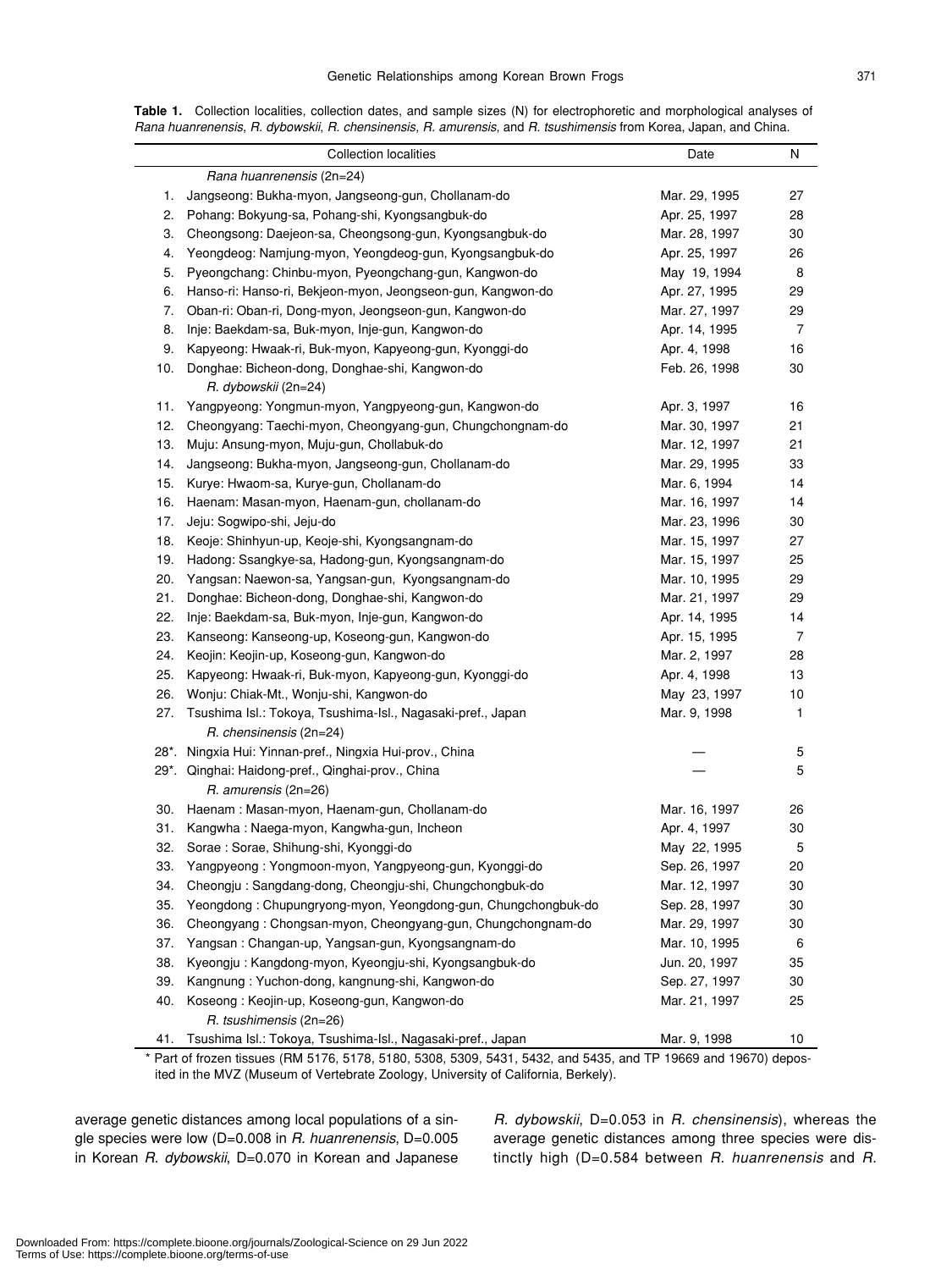**Table 2.** Genetic variation of 41 populations in *Rana huanrenensis*, *R. dybowskii*, *R. chensinensis*, *R. amurensis* and *R. tsushimensis* from Korea, Japan, and China.

|                 |                   |      | Mean N            |                       | Mean Heterozygosity |                  |
|-----------------|-------------------|------|-------------------|-----------------------|---------------------|------------------|
|                 | Population        | N    | of Alleles<br>(N) | % Polymorphism<br>(P) | Observed<br>(Ho)    | Expected<br>(He) |
|                 | Rana huanrenensis |      |                   |                       |                     |                  |
| 1.              | Jangseong         | 27   | 1.3               | 27.8                  | 0.064               | 0.080            |
| 2.              | Pohang            | 28   | 1.6               | 22.2                  | 0.046               | 0.060            |
| 3.              | Cheongsong        | 30   | 1.5               | 22.2                  | 0.065               | 0.065            |
| 4.              | Yeongdeog         | 26   | 1.4               | 22.2                  | 0.073               | 0.060            |
| 5.              | Pyeongchang       | 8    | 1.4               | 27.8                  | 0.069               | 0.072            |
| 6.              | Hanso-ri          | 29   | 1.6               | 16.7                  | 0.050               | 0.058            |
| 7.              | Oban-ri           | 29   | 1.6               | 16.7                  | 0.073               | 0.066            |
| 8.              | Inje              | 7    | 1.3               | 22.2                  | 0.063               | 0.081            |
| 9.              | Kapyeong          | 16   | 1.4               | 27.8                  | 0.066               | 0.066            |
| 10.             | Donghae           | 30   | 1.6               | 16.7                  | 0.063               | 0.058            |
| R. dybowskii    |                   |      |                   |                       |                     |                  |
| 11.             | Yangpyeong        | 16   | 1.7               | 22.2                  | 0.108               | 0.113            |
| 12.             | Cheongyang        | 21   | 1.9               | 22.2                  | 0.138               | 0.120            |
| 13.             | Muju              | 21   | 1.8               | 22.2                  | 0.116               | 0.131            |
| 14.             | Jangseong         | 33   | 2.0               | 22.2                  | 0.121               | 0.131            |
| 15.             | Kurye             | 14   | 1.6               | 27.8                  | 0.095               | 0.117            |
| 16.             | Haenam            | 14   | 1.4               | 27.8                  | 0.087               | 0.118            |
| 17.             | Jeju              | 30   | 1.4               | 22.2                  | 0.070               | 0.078            |
| 18.             | Keoje             | 27   | 1.6               | 27.8                  | 0.130               | 0.122            |
| 19.             | Hadong            | 25   | 1.7               | 27.8                  | 0.109               | 0.124            |
| 20.             | Yangsan           | 29   | 1.8               | 27.8                  | 0.111               | 0.125            |
| 21.             | Donghae           | 29   | 1.9               | 22.2                  | 0.113               | 0.109            |
| 22.             | Inje              | 14   | 1.6               | 22.2                  | 0.119               | 0.120            |
| 23.             | Kanseong          | 7    | 1.5               | 27.8                  | 0.183               | 0.153            |
| 24.             | Keojin            | 28   | 1.9               | 33.3                  | 0.129               | 0.135            |
| 25.             | Kapyeong          | 13   | 1.7               | 27.8                  | 0.120               | 0.123            |
| 26.             | Wonju             | 10   | 1.6               | 33.3                  | 0.133               | 0.126            |
| 27.             | Tsushima Isl.     | 1    |                   |                       |                     |                  |
| R. chensinensis |                   |      |                   |                       |                     |                  |
| 28.             | Ningxia           | 5    | 1.2               | 16.7                  | 0.078               | 0.067            |
| 29.             | Quing             | 5    | 1.3               | 27.8                  | 0.078               | 0.083            |
| R. amurensis    |                   |      |                   |                       |                     |                  |
| 30.             | Haenam            | 26   | 1.4               | 16.7                  | 0.068               | 0.070            |
| 31.             | Kangwha           | 30   | 2.1               | 33.3                  | 0.107               | 0.115            |
| 32.             | Sorae             | 5    | 1.2               | 16.7                  | 0.067               | 0.057            |
| 33.             | Yangpyeong        | 20   | 1.6               | 33.3                  | 0.094               | 0.100            |
| 34.             | Cheongju          | 30   | 1.6               | 27.8                  | 0.100               | 0.103            |
| 35.             | Yeongdong         | 30   | 1.6               | 22.2                  | 0.083               | 0.082            |
| 36.             | Cheongyang        | 30   | 1.7               | 27.8                  | 0.089               | 0.108            |
| 37.             | Yangsan           | 6    | 1.5               | 33.3                  | 0.120               | 0.124            |
| 38.             | Kyeongju          | 35   | 1.7               | 22.2                  | 0.076               | 0.084            |
| 39.             | Kangnung          | 30   | $1.3$             | 16.7                  | 0.044               | 0.058            |
| 40.             | Koseong           | 25   | 1.2               | 5.6                   | 0.029               | 0.035            |
| R. tsushimensis |                   |      |                   |                       |                     |                  |
| 41.             | Tsushima Isl.     | $10$ | 1.3               | 27.8                  | 0.094               | 0.097            |

*dybowskii*, D=0.386 between *R. huanrenensis* and *R. chensinensis*, and D=0.485 between *R. dybowskii* and *R. chensinensis*).

Between Korean *R. amurensis* (pops. 30–40) and Japanese *R. tsushimensis* (pop. 41), both with 26 chromosomes, genetic dissimilarities included fixed allelic differ-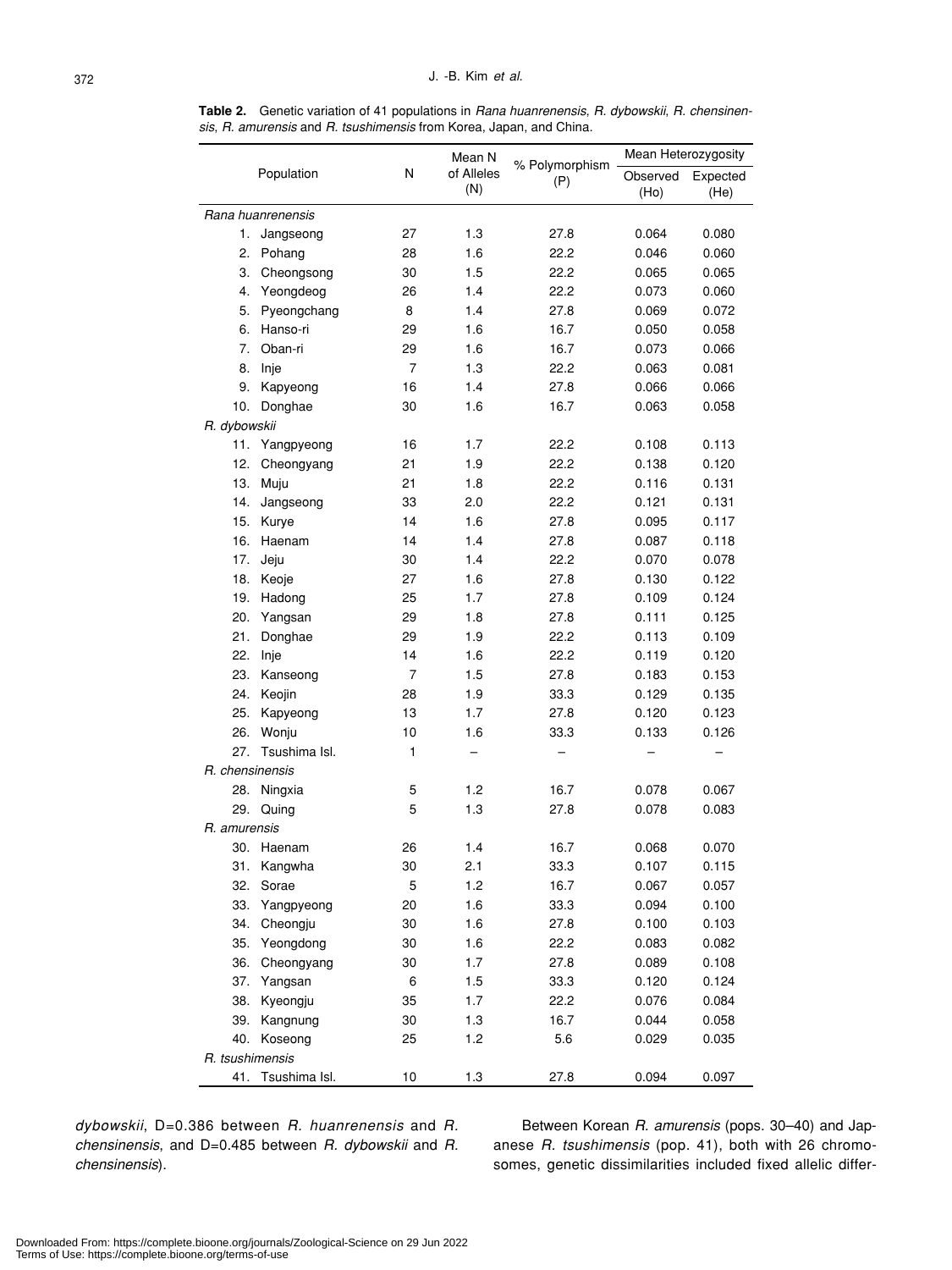

**Fig. 1.** A UPGMA tree (A), a neighbor-joining tree (B), and a maximum-likelihood tree (C) among a total of 41 populations of *Rana huanrenensis* (Rh), *R. dybowskii* (Rd), *R. chensinensis* (Rc), *R. amurensis* (Ra), and *R. tsushimensis* (Rt). For population number, refer to Table 1. Nodal values on the UPGMA tree (A) indicate percent support for branches in 100 bootstrap replicates.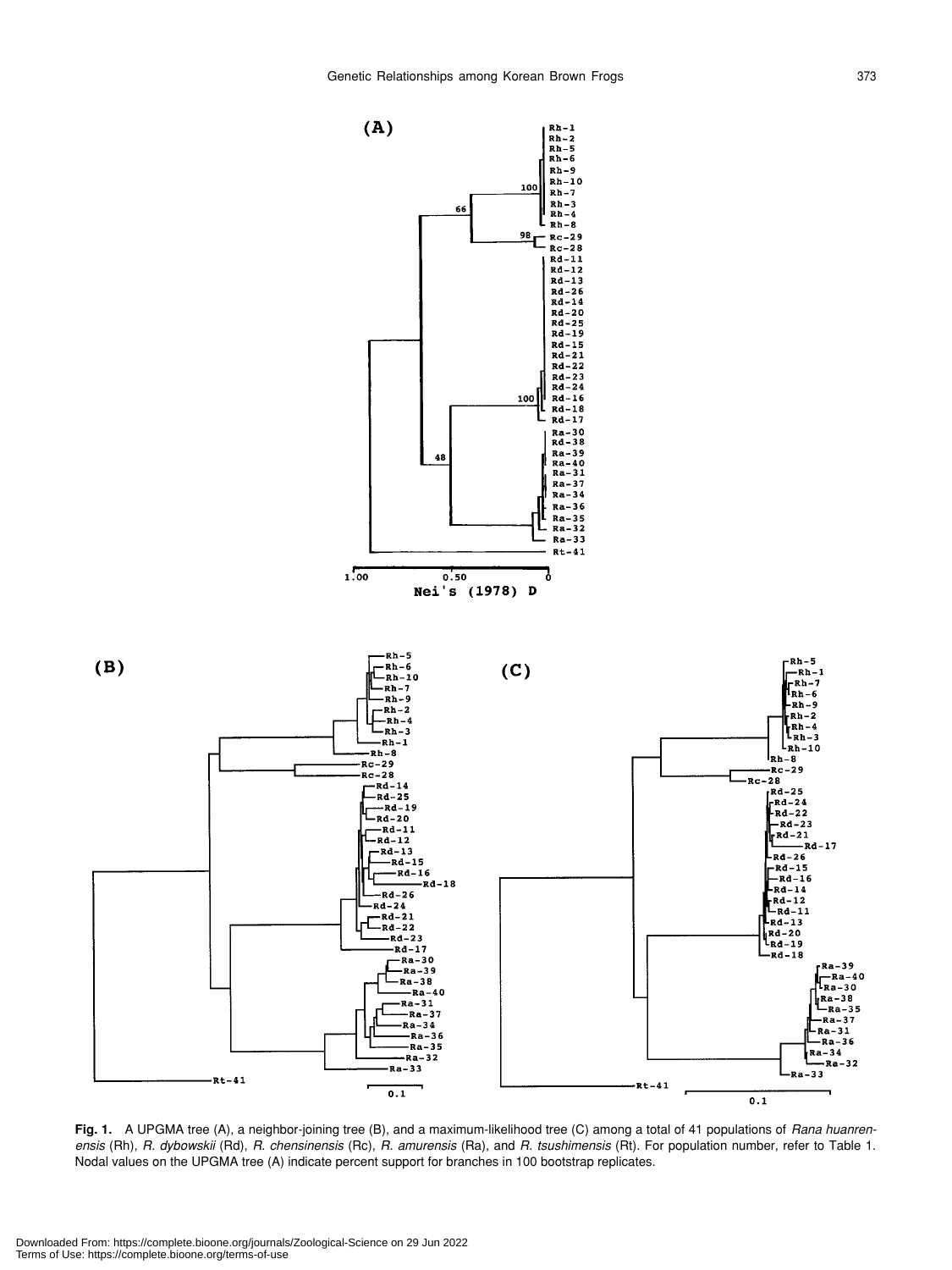ences at *Got-1*, *Gp-4*, *Idh*, *Sod*, *Ldh-1*, and *Ldh-2* loci and diagnostic differences (at the 95% confidence level) at *Mdh*, *Pgm-1*, and *Pgm-2* loci (Appendix II). The average genetic differentiation among these two 26 chromosome species were distinctly high (mean D=0.935).

Fig. 1A shows the UPGMA tree based on Nei's unbiased genetic distance. Although the bootstrap support for most of the nodes, except for monophyly of each species (not shown in the figure), was weak, *Rana tsushimensis* exhibited the earliest divergence among all populations examined. The remaining populations were divided into two distinct groups; One group included *R. huanrenensis* and *R.*

*chensinensis*, and the other included *R. dybowskii* and *R. amurensis*. Topologies of NJ (Fig. 1B) and ML (Fig. 1C) trees based on modified Rogers' distance and allele frequenicies, respectively, were similar to that of UPGMA tree in that *R. tsushimensis* first diverged and *R. amurensis* and *R. dybowskii*, and *R. chensinensis* and *R. huanrenensis*, respectively, formed a separate subcluster.

# **Comparisons between** *R. dybowskii* **and** *R. huanrenensis*

*Morphology* — Intraspecific morphological variation was much less notable than interspecific one. *Rana huanrenen-*



**Fig. 2.** Ventral views of *Rana huanrenensis* (A and B) and *R. dybowskii* (C and D) from South Korea in breeding season showing the grayshyellow throat and chest of male *R. huanrenensis* (A) compared to the milky-white throat and chest of male *R. dybowskii* (C) and the greenishyellow throat and chest of female *R. huanrenensis* (B) compared to the reddish-yellow throat and chest of female *R. dybowskii* (D).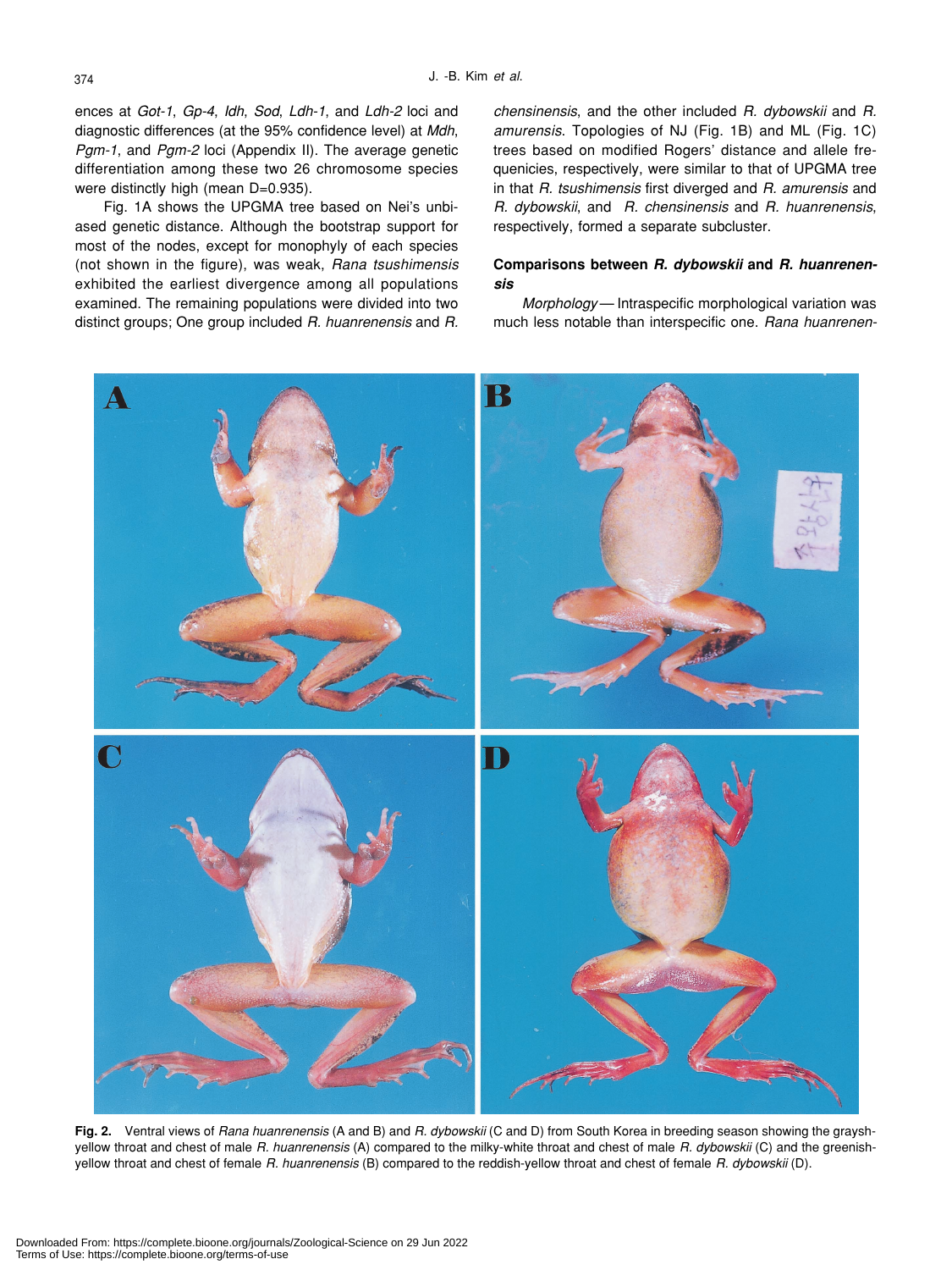| Characters           | Rana huanrenensis                                                                   | Rana dybowskii                                           |
|----------------------|-------------------------------------------------------------------------------------|----------------------------------------------------------|
| Female ventral color | minute black dots densely distrib-<br>uted over throat and yellowish<br>green chest | red color patched over throat and<br>chest               |
| Egg mass nature      | relatively small and tightly clustered                                              | relatively large and loose                               |
| Egg deposition       | egg mass attached on the sub-<br>merged rock in montane streams                     | egg mass floating on still water<br>mainly in rice field |

**Table 3.** Morphological and ecological diagnostic characters between *Rana huanrenensis* and *R. dybowskii* in breeding season

*sis* was morphologically very similar to *R. dybowskii*, but differs from the latter in the ventral color pattern (Fig. 2). In males, *R. dybowskii* had a milky white ground (Fig. 2C), whereas the ground color of male *R. huanrenensis* was yellowish gray with minute black dots densely distributed over the throat and chest (Fig. 2A). In the breeding season, females of *R. huanrenensis* had throat and chest covered with yellowish green (Fig. 2B), whereas in females of *R. dybowskii*, the red color patched over the throat and chest, which color turned to black patches in alcohol (Fig. 2D). In addition to these differences in coloration, male *R. dybowskii* had paired internal vocal sacs, while male *R. huanrenensis* lacked vocal sacs.

*Protein electrophoresis* — *R. huanrenensis* and *R. dybowskii* showed a discrete genetic difference (Nei's D=0.585: Appendix III) and no evidence of gene flow between these two species was found in the sympatric areas surveyed (Jangseong, Inje, Kapyeong, and Donghae; see Table 1, Appendix II).

*Ecological notes* — *R. huanrenensis* is sympatric with *R. dybowskii* in some parts of South Korea such as Tonghae, Inje, Jangseong, and Kapyeong (see Table 1), and therefore, ecological comparison of the two species is pertinent. *R. dybowskii* altitudinary ranges very wide, from plains to montane regions, where they breed in still waters in rice fields and small pools in early spring. On the other hand, *R. huanrenensis* occurs only at valley in relatively high montane regions, where the species spawn on the rocks in streams. Eggs of the species laid in relatively small and tightly clustered egg mass, and each egg mass is attached on the submerged rock in small streams in early spring (Table 3).

# **DISCUSSION**

The Eurasian brown frogs are very difficult to classify (Matsui, 1991; Green and Borkin, 1993; Tanaka-Ueno *et al*., 1998). Especially, members with 24 chromosomes are morphologically quite similar to each other and have a complicate taxonomic history, but now, taxonomic status of each member is made more clear than before by the presence of distinct genetic divergences among them (Matsui, 1991; Green and Borkin, 1993; Tanaka-Ueno *et al*., 1998; Matsui *et al*., 1998; Kim *et al*., 1999). It has long been known that the frogs with 24 chromosomes include several east Asian species allied to *R. chensinensis*, such as *R. ornativentris*, *R. dybowskii*, *R. pirica*. However, it has been known recently that *R. huanrenensis*, originally described from China (Fei *et al*., 1990), is also a member of this group (Xie *et al*., 1995) and co-occurs with *R. dybowskii* in South Korea (Yang *et al*, 2000). Before this finding, *R. huanrenensis* has been known only from the type locality, Huanren County, Liaoning Province, China for nearly 10 years. The significant range extention to Korea was recorded from localities that were well-known for the presence of *R. dybowskii* (Yang *et al*., 2000).

In South Korea, *R. huanrenensis* has been misidentified as *R. dybowskii* because of difficulties in identification. However, as shown in the present study, *R. huanrenensis* is actually well differentiated morphologically from *R. dybowskii* chiefly by the ventral color pattern. Moreover, males of these two species clearly different in the presence or absence of vocal sacs.

Since the separation of gene pools is the essence of species formation, a study of speciation must involve the examination of the level of reproductive isolation between the taxa compared. Allozymic analysis has been used extensively for such an examination at the zones of sympatry, and the contact zones of amphibian species that are problematic in taxonomic status (Wake *et al*, 1980; Yang and Park, 1988; Yang *et al*, 1988, 1997; Good, 1989). In our result, genetic divergence between *R. huanrenensis* and *R. dybowskii* included fixed allelic differences at *Gp-4*, *Mdh*, and *Iddh* loci, and these three loci are diagnostic genetic markers to identify them. No evidence of gene flow between these two species was found at the zone of sympatry. *R. huanrenensis* and *R. dybowskii* are completely isolated reproductively by their microhabitats, especially of the spawning site, and breeding habits. Particularly, the different condition of vocal sacs in males of the two species means the presence of clear differences of mating signals between them.

The east Asian brown frogs include two chromosomal groups (Kuramoto, 1979; Nishioka *et al*., 1986; Matsui, 1991; Green and Borkin, 1993). *R. dybowskii*, *R. huanrenensis*, and *R. chensinensis* have 2n=24 chromosomes, while *R. amurensis* and *R. tsushimensis* have 2n=26 (Lee and Park, 1986; Nishioka *et al*., 1986; Xie *et al*., 1995; Yang *et al*., 2000). It is generally believed that the fundamental chromosome number in *Rana* is 2n=26 (Morescalchi, 1973;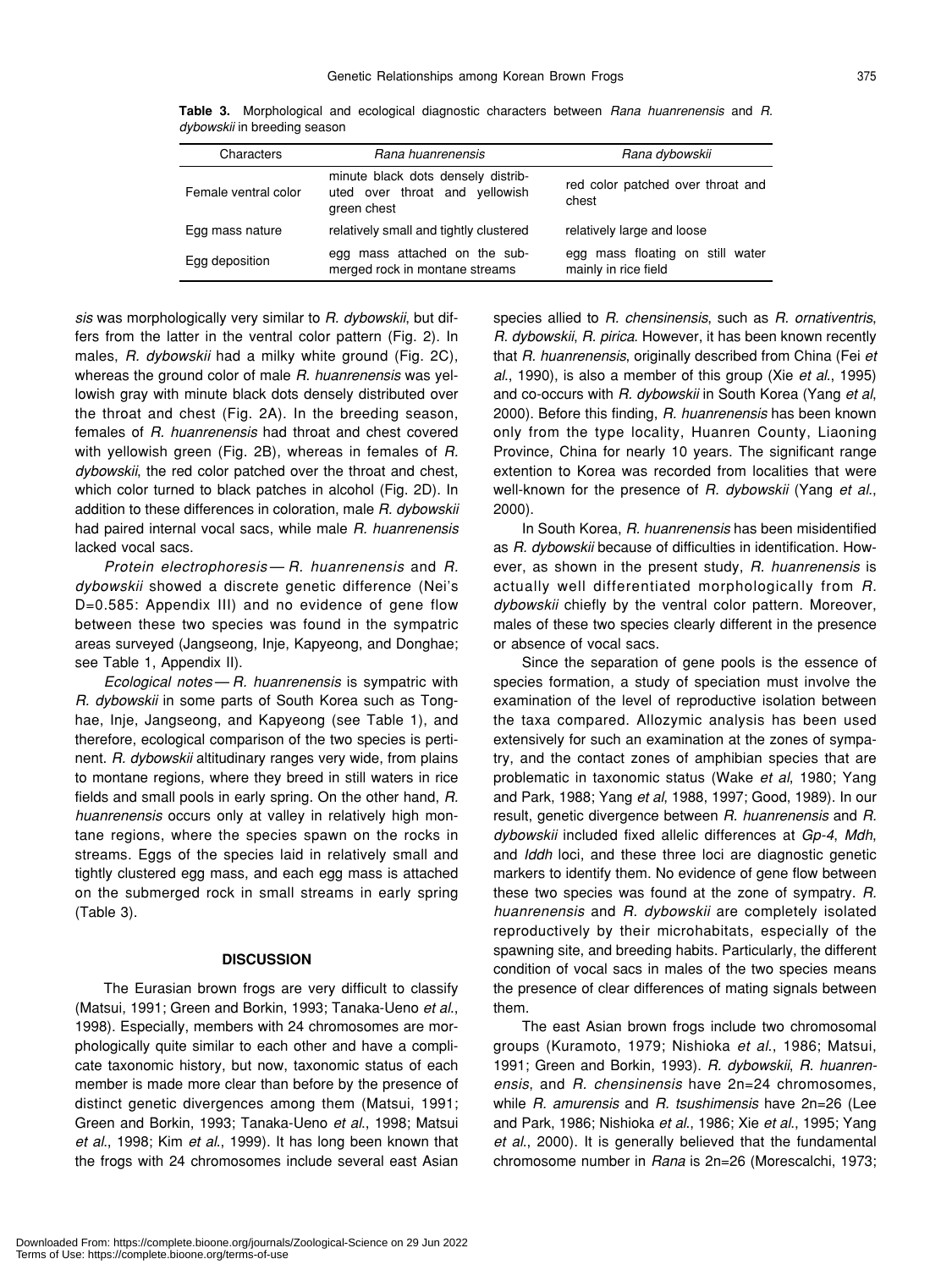Wilson *et al*., 1974; Kuramoto, 1979, 1989; Schmid, 1980; Green, 1983; Park, 1990). From the study of *R. dybowskii*, Green (1983) proposed that the karyotypes with 24-chromosomes could have arisen in east Asia, based on the location of secondary constrictions and chromosome bands. Meanwhile, from the banding patterns of Eurasian and North American brown frogs, Nishioka *et al*. (1986, 1987) similarly suggested the chromosome number reduction from 2n=26 to 2n=24. Chromosome evolution through reduction in number resulted from inversion/fusion has also been reported in other anuran species (King, 1990; Bogart and Tandy, 1981; Blommers-Schlosser, 1978). Considering this pattern of chromosome evolution as a single event, it could be presumed that the species with putative derived chromosome number (2n=24) form a monophyletic group. However, our results indicate that *R. dybowskii* with 2n=24 is genetically closer to *R. amurensis* with 2n=26 (D=0.500) than to *R. huanrenensis* (D=0.584) or to *R. chensinensis* (D=0.584) both with 24 chromosomes. Reflecting this situation, *R. amurensis* did not form a cluster, but was included in a cluster containing other brown frogs with 24 chromosomes in all the three trees we obtained.

These results imply that the interspecies relationships incidental to the chromosomal evolution are not in accordance with relationship inferred from genetic analyses. In view of our results, two assumptions of chromosomal evolution in brown frogs around Korea would emerge. One possibility is that the chromosome number reduction has evolved independently at least two times (parallel reduction in chromosome number from 2n=26 to 24). Namely, *R. tsushimensis* first differentiated from the common stock of brown frogs around Korea with 2n=26 chromosomes. Subsequently, through a reduction of primary chromosome number, divergence of an ancestor of the *R. huanrenensis* and *R. chensinensis* lineage (2n=24) occured from an ancestral species (2n=26) common to the Korean *R. amurensis* and *R. dybowdkii* lineage. Finally, speciation of *R. dybowskii* (2n=24) and Korean *R. amurensis* (2n=26) occurred while also accompanying a secondary chromosome number reduction in the *R. dybowskii* lineage.

Another possibility is that the common ancestor of all these four species, after diverged from *R. tsushimensis*, reduced the chromosome number from 26 to 24 before the separation of the *R. huanrenensis* and *R. chensinensis* lineage and the Korean *R. amurensis* and *R. dybowskii* lineage. Subsequent speciation of the latter lineage would have included the reversal change in chromosome number from 24 to 26 in Korean *R. amurensis*.

It is yet to be surveyed which of these two assumptions is more probable, but the first assumption parallels with the idea proposed by Green and Borkin (1993) or Nishioka *et al*. (1992) that *R. arvalis* with 2n=24 chromosomes is paraphyletic with east Asian brown frogs having the same 2n=24 chromosomes. However, there are strong disagreements between Green and Borkin (1993) and Nishioka *et al*. (1992). Green and Borkin (1993) suggested parallel reduction to 2n=24 in European *R. arvalis* and all east Asian species including *R. dybowskii*, but according to Nishioka *et al*. (1992), all east Asian brown frogs with 26 chromosomes, excepting *R. tsushimensis* but including *R. amurensis* and even European *R. temporaria*, have that number as a result of reversal change in chromosome number from 24 to 26.

The second assumption more conforms to Green and Borkin (1993) or Tanaka-Ueno *et al*. (1998). These authors considered Japanese *R. ornativentris*, with 24 chromosomes, represents the sister group of other east Asian species having 24 chromosomes. Including *R. ornativentris*, "the parallel chromosome number reduction" hypothesis needs three steps (reductions in *R. ornativentris*, *R. dybowskii*, and the *R. huanrenensis* and *R. chensinensis* lineage), but "reversal change in Korean *R. amurensis*" requires only two steps (one reduction in the common ancestor of all species with 24 chromosomes and one reversal in Korean *R. amurensis*).

Moreover, later divergence of *R. amurensis* among east Asian brown frogs, suggested by our result and Nishioka *et al*. (1992), strongly contradicts to the idea proposed by Green and Borkin (1993) from allozyme analyses and by Tanaka-Ueno *et al*. (1998) from the analyses of mitochondrial DNA. Both of these reports suggested the earliest divergence of Russian *R. amurensis* among east Asian brown frogs. Interestingly, Korean and Russian *R. amurensis* exhibit different degree of genetic differentiation between *R. dybowskii*; The genetic differentiation between Korean *R. dybowskii* and *R. amurensis* we obtained in the present study (D=0.500) was intermediate between those reported between Korean *R. dybowskii* and Russian *R. amurensis* (D=0.874) by Green and Borkin (1993) and between *R. dybowskii* from Tsushima and *R. amurensis* from Mongolia, China, and Russia (D=0.304-0.311) reported by Nishioka *et al*. (1992).

These genetic inconsistencies of Korean and Russian *R. amurensis* suggest a distinct taxonomic status of each population. In order to clarify the problem of chromosome number change, as well as the relationships of local populations of *R. amurensis*, more extensive studies including many more taxa from regions surrounding Korea are strongly required.

# **ACKNOWLEDGMENTS**

We thank two anonymous reviewers for improving an early version of the manuscript. This research was supported by a grant from Korean Ministry of Education (BSRI-97-4423). We thank Dr. T. J. Papenfuss (University of California, Berkely) for help in examining material and Prof. H. Y. Lee, Dr. J. H. Suh, Miss Y. J. Kang, Mr. D. E. Yang, Mr. H. Lee, and Dr. C. H. Jeong (Inha University, South Korea) for help in collecting specimens.

#### **REFERENCES**

Ayala FJ, Powell JR (1972) Allozymes as diagnostic characters of sibling species of *Drosophila*. Proc Natl Acad Sci USA 69: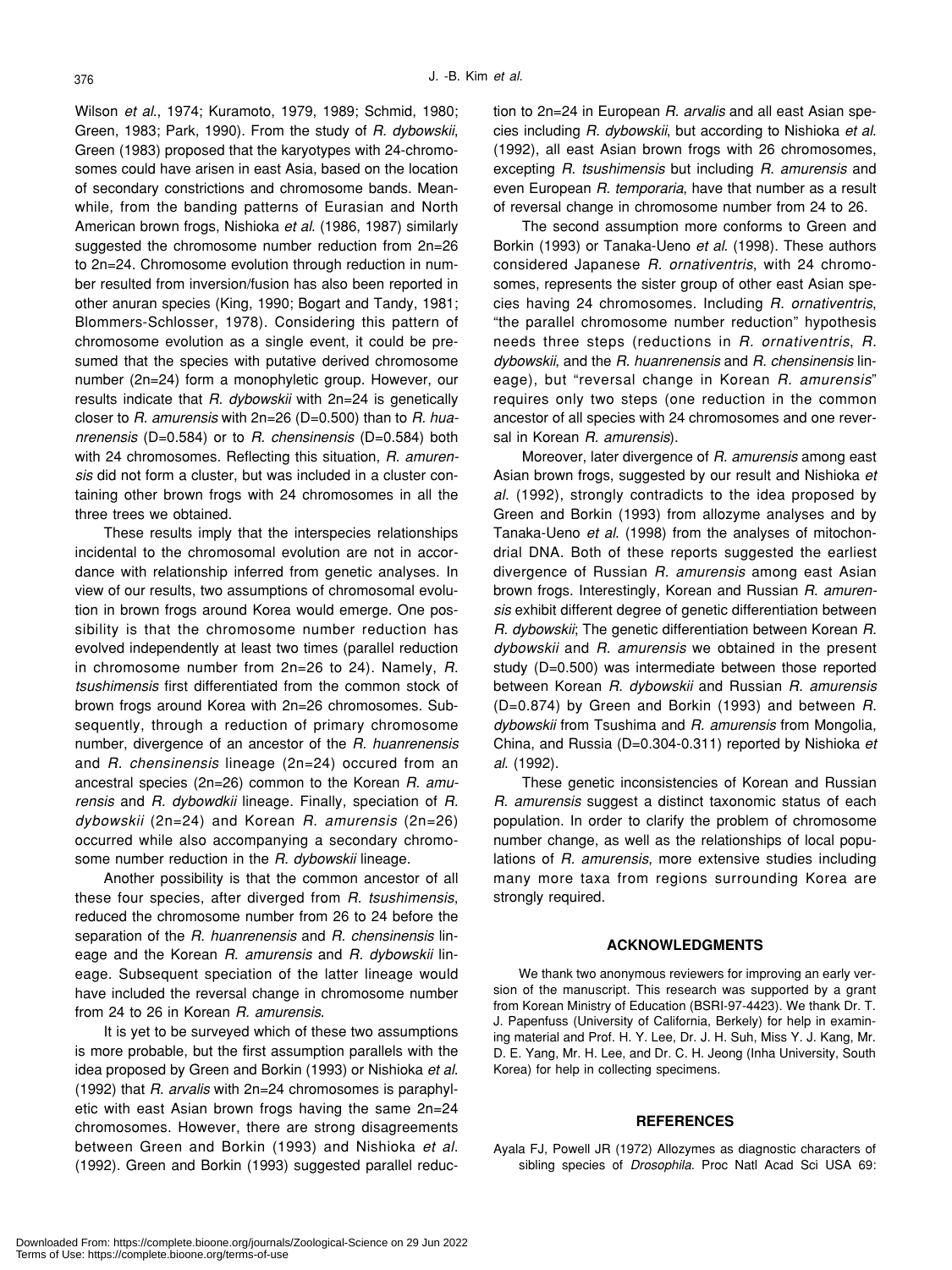1094–1096

- Blommers-Schlosser RMA (1978) Cytotaxonomy of the Ranidae, Rhacophoridae, Hyperoliidae (Anura) from Madagascar with note on the karyotype of two Amphibians from the Seychelles. Genetica 48: 23–40
- Bogart JP, Tandy M (1981) Chromosome lineages in African ranoid frogs. Monit Zool Ital (ns.) 15: 55–91
- Borkin LJ, Kuzmin SL (1988) Amphibians: species accounts. In "Amphibians and Reptiles of the Mongolian People's Republic. General Problems. Amphibians" Ed by ET Vorobyeva, IS Darevsky, Nauka, Moskow, pp 30–107
- Fei L, Ye CY, Huang YZ (1990) Key to Chinese Amphibians. Chongqing Branch, Sci.Technol Lit Press, Chongqing, p 131 (in Chinese)
- Felsenstein J (1993) PHYLIP (phylogeny inference package) Version 3.5c. Distributed by the author. Dept Genet Univ Washington, Seattle
- Frost D (Ed) (1985) Amphibian Species of the World: A taxonomic and Geographic Reference. Allen Press, Lawrence
- Good DA (1989). Hybridization and cryptic species in *Dicamptodon* (Caudata: Dicamptodontidae). Evolution 43: 728–744
- Green DM (1983) Evidence for chromosome number reduction and chromosomal homosequenciality in the 24 chromosome Korean frog *Rana dybowskii* and related species. Chromosoma 88: 222–226
- Green DM, Borkin LJ (1993) Evolutionary relationships of eastern Palearctic brown frogs, genus *Rana*: Paraphyly of the 24-chromosome species group and the significance of chromosome number change. Zool J Linn Soc 109: 1–25
- Kawamura T, Nishioka M, Ueda H (1981) Interspecific hybrids among Japanese, Formosan, European, and American brown frogs. Sci Rep Lab Amphib Biol Hiroshima Univ 5: 195–323
- Kim YR, Yang DE, Lee H, Lee JE, Lee HI, Yang SY, Lee HY (1999) Genetic differentiation in the mitochondrial cytochrome *b* gene of Korean brown frog, *Rana dybowskii* (Amphibia; Ranidae). Korean J Biol Sci 3: 199 – 205
- King M (1990) Amphibia. Animal Cytogenetics 4, Chordata 2. Gebruder Borntraeger, Berlin
- Kobayashi M (1962) Studies on reproductive isolation mechanisms in brown frogs II. Hybrid sterility. J Sci Hiroshima Univ B 1, 20: 157–179
- Kuramoto M (1979) Karyotypes of several frogs from Korea, Taiwan and the Philipines. Experientia 39: 826 – 827
- Kuramoto M (1989) Karyological studies on some Philippine frogs. In "Current Herpetology in East Asia" Ed by M Matsui, T Hikida, RC Goris, Herpetol Soc Japan, Kyoto, pp 115–121
- Lee HY, Park CS (1986) Karyological evolution between *Rana dybowskii* and *Rana amurensis* (Amphibia, Anura). Korean J Genet 8: 1–11 (in Korean with English abstract)
- Lee HY, Lee JE (1998) The karyological analysis of Korean *Rana dybowskii*. Bull Inst Basic Sci Inha Univ 19: 43–48 (in Korean with English abstract)
- Liu MY, Zhang SQ, Liu M (1993) A new species of Ranidae from Liaoning, China. Acta Zootaxon Sinica 18: 493–497 (in Chinese with English abstract)
- Luo XY, Li JK (1985) Comparative studies on karyotypes of *Rana temporaria chensinensis* from Harbin, Lanzhou and Hongyuan. Acta Herpetol Sinica 4: 5–11 (in Chinese with English abstract)
- Ma T (1987) The karyotype of *Rana chensinensis* found in Yanbei Prefecture, Shanxi Province. Acta Herpetol Sinica 6: 70–73 (in Chinese)
- Maeda N, Matsui M (1999) Frogs and Toads of Japan. Rev. Ed. Bun-ichi Sogo Shuppan, Tokyo
- Matsui M (1991) Original description of the brown frog from Hokkaido, Japan. Jpn J Herpetol 14: 63–78
- Matsui M, Wu GF, Song MT (1993) Morphometric comparisons of *Rana chensinensis* from Shaanxi with three Japanese brown

frogs (genus *Rana*). Jpn J Herpetol 15: 29–36

- Matsui M, Tanaka-Ueno T, Paik NK, Yang SY, Takenaka O (1998) Phylogenetic relationships among local populations of *Rana dybowskii* assessed by mitochondrial cytochrome b gene sequences. Jpn J Herpetol 17(4): 145–151
- Morescalchi A (1973) Amphibia. In "Cytotaxonomy and Vertebrate Evolution" Ed by AB Chiarell, E Capanna, Academic Press, New York. pp 233–347
- Nakamura K, Ueno SI (1963) Japanese Reptiles and Amphibians in Colour. Hoikusha, Osaka (in Japanese)
- Nei M (1978) Estimation of average heterozygosity and genetic distance from a small number of individuals. Genetics 89: 583– 590
- Nishioka M, Miura I, Borkin LJ, Wu ZG (1986) Comparison of the chromosomes by banding techniques among ten populations of six brown frog species distributed in Japan, China and Soviet Russia. Jap J of Genetics 61: 606 (abstract)
- Nishioka M, Okumoto H, Ueda H, Ryuzaki M (1987) Karyotypes of brown frogs distributed in Japan, Korea, Europe and North America. Sci Rep Lab Amphib Biol Hiroshima Univ 9: 165–212
- Nishioka M, Sumida M, Borkin LJ, Wu ZG (1992) Genetic differentiation of 30 population of 12 brown frog species distributed in the Palearctic region elucidated by the electrophoretic method. Sci Rep Lab Amphib Biol Hiroshima Univ 11: 109–160
- Park CS (1990) Genetic Studies on the Korean Anurans (Amphibia, Anura): Chromosome and Mitochondrial DNA Analysis. PhD Thesis Inha Univ, Korea
- Rogers JS (1972) Measure of genetic similarity and genetic distance. Stud Genet Univ Taxas Publ 7213: 145–153
- Saitou N, Nei M (1987) The neighbor-joining method: a new method for reconstructing phylogenetic trees. Molec Biol Evol 4: 406– 425
- Schmid M (1980) Chromosome banding in amphibia IV. Differentiation GC- and AT-rich chromosome regions in Anura. Chromosoma 77: 215–234
- Sengoku S (Ed) (1979) Amphibians and Reptiles in Color. Ie-no-Hikari Kyokai, Tokyo (in Japanese)
- Seto T (1965) Cytogenetic studies in lower vertebrates. II. Karyological studies of several species of frogs (Ranidae). Cytologia 30: 437–446
- Sneath PHA, Sokal RR (1973) Numerical Taxonomy. Freeman, Sanfrancisco, pp 400–408
- Swoford DL, Selander RB (1989) BIOSYS-1: A Computor Program for the Analysis of Allelic Variation in Population Genetics and Biochemical Systematics (Release 1.7). Illinois Nat Hist Survey, Champaign, Illinois
- Tanaka-Ueno T, Matsui M, Chen SL, Takenaka O, Ota H (1998) Phylogenetic relationships of brown frogs with 24 chromosomes from Far East Russia and Hokkaido assessed by mitochondrial cytochrome b gene sequences (*Rana*: Ranidae). Zool Sci 15: 289–294
- Wake DB, Yang SY, Papenfuss TJ (1980) Natural hybridization and its evolutionary implications in Guatemalian plethodontid salamanders of the genus *Bolitiglossa*. Herpetologica 36: 335-345
- Wei G, Chen FG, Xu N (1990) An investigation for the karyotypic, Cbanding and ag-NORs pattern on *Rana chensinensis* from type locality. Hereditas Beijing 12: 24–26 (in Chinese)
- Wilson AC, Sarich VM, Maxson LR (1974) The importance of gene rearrangements in evolution: evidence from studies on rates of chromosomal, protein, and anatomical evolution. Proc Natl Acad Sci USA. 71: 3028–3030
- Wright S (1978) Evolution and the Genetics of Populations, Vol 4 Variability within and among Natural Populations. Univ Chicago Press, Chicago
- Wu ZG (1982) Somatic chromosome of Hashima-frog. Acta Zool Sinica 28: 23–27 (in Chinese with English abstract)
- Xie F, Fei L, Ye CY (1995) Current taxonomy of Chinese brown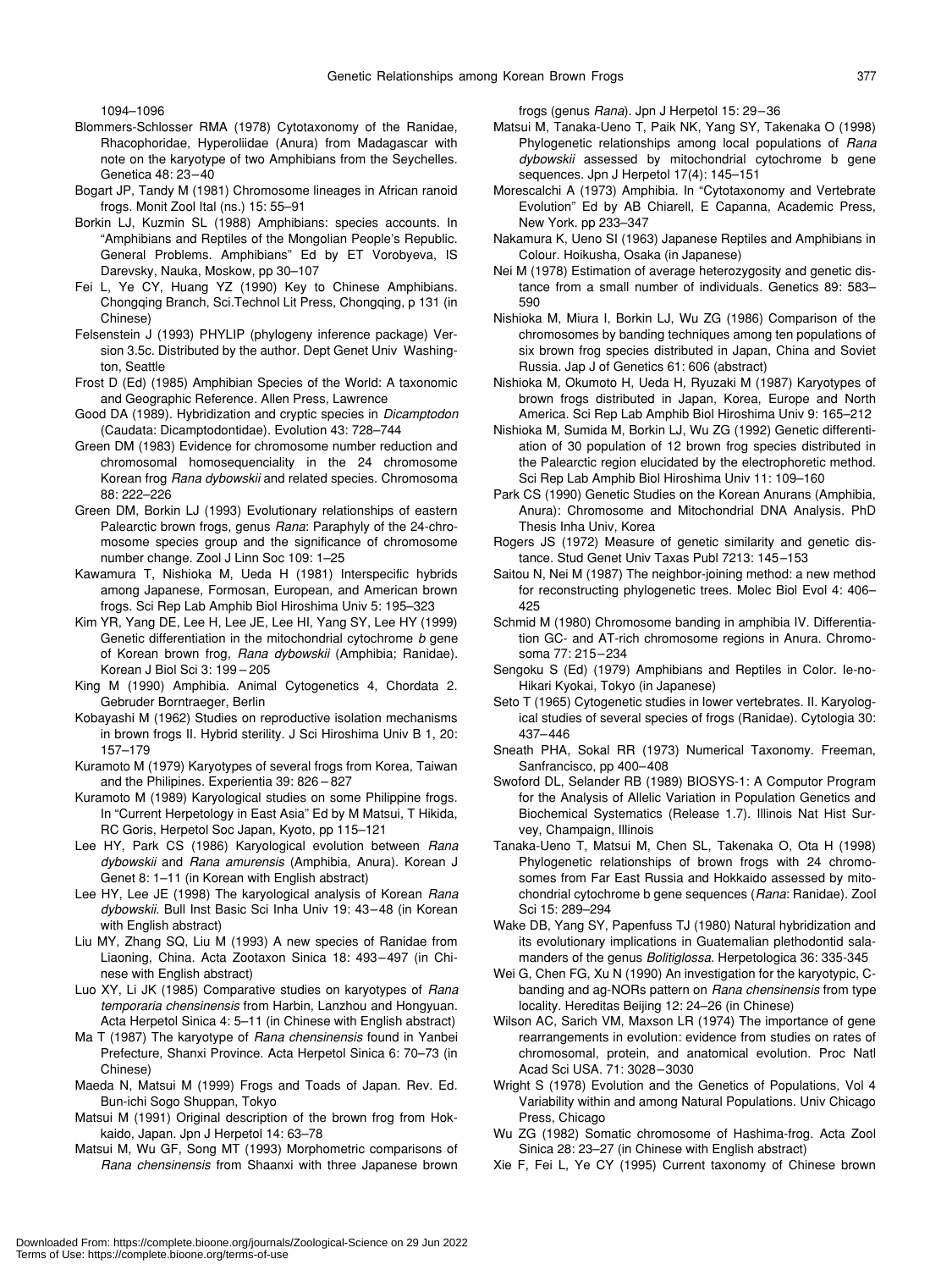frogs of the genus *Rana*. Acta Herpetol Sinica 4/5: 88–97 (in Chinese with English abstract)

- Yang SY, Yu CH (1978) Check list of Korean amphibians. Inha Univ Ind Inst Rep 5: 81–90 (in Korean with English abstract)
- Yang SY, Park BS (1988) Speciation of the two species of the genus *Hyla* (Anura) in Korea. Korean J Zool 31: 11–20 (in Korean with English abstract)
- Yang SY, Yu CH, Park BS (1988) Natural hybridization and reproductive isolating mechanism between two species of *Rana nigromaculata* and *Rana plancyi* (Anura). Korean J Zool 31: 1– 10. (in Korean with English abstract)
- Yang SY, Kim JB, Min MS, Suh JH, Suk HY (1997) Genetic and phenetic differentiation among three forms of Korean salamander *Hynobius leechii*. Korean J Biol Sci 1: 247–257
- Yang SY, Kim JB, Min MS, Suh JH, Kang YJ, Matsui M, Fei L (2000) First record of a brown frog *Rana huanrenensis* (Family Ranidae) from Korea. Korean J Biol Sci 4: 45–50
	- (Received August 24, 2001 / Accepted December 11, 2001)

**Appendix I.** Buffer systems and enzymes for the analysis of horizontal starch gel electrophoresis

| <b>Buffer System</b>                | E. C. No.* | Enzyme                                     | Condition  |
|-------------------------------------|------------|--------------------------------------------|------------|
| Continuous tris citrate II (pH 8.0) | 2.7.3.2    | Creatine kinase (Ck-1,2)                   | 100V/3 hrs |
|                                     | 1.1.1.42   | Isocitrate dehydrogenase (Idh)             |            |
|                                     | 5.4.2.2    | Phosphoglucomutase (Pgm-1,2)               |            |
|                                     | 1.1.1.14   | Iditol dehydrogenase (Iddh)                |            |
|                                     | 3.4.11.1   | Leucine amino-peptidase (Lap)              |            |
| $LiOH$ (pH $8.1$ )                  | $N. S.**$  | General protein (Gp-3,4)                   | 250V/3 hrs |
|                                     | 1.1.1.37   | Malate dehydrogenase (Mdh)                 |            |
| Discontinuous tris citrate (pH 8.2) | 2.6.1.1    | Aspartate aminotransferase (Aat-1)         | 200V/3 hrs |
|                                     | 4.2.1.3    | Superoxide dismutase (Sod)                 |            |
|                                     | 1.15.1.1   | Aconitate hydratase (Acoh)                 |            |
|                                     | 1.1.1.27   | Lactate dehydrogenase (Ldh-1,2)            |            |
|                                     | 5.3.1.8    | Mannose-6-phosphate isomerase (Mpi)        |            |
| Tris maleic EDTA (pH 7.4)           | 1.1.1.8    | Glycerol-3-phosphate dehydrogenase (G3pdh) | 100V/4 hrs |
|                                     | 2.6.1.1    | Aspartate aminotransferase (Aat-2)         |            |

\* E. C. No. : Enzyme commisson number

\*\* N. S.: Non specific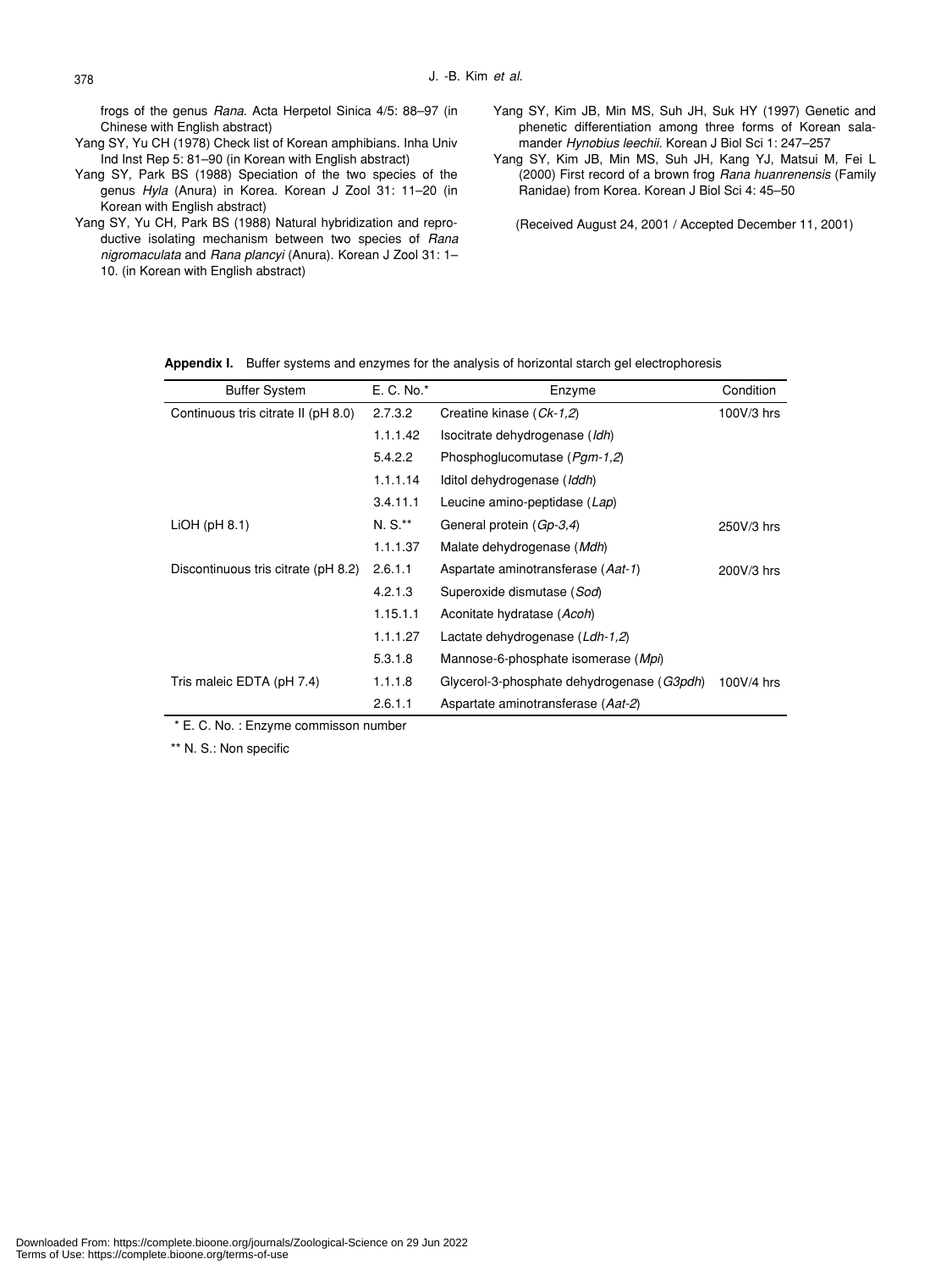| Appendix II. Allele frequencies of 41 populations in Rana huanrenensis, R. dybowskii, R. chensinensis, R. amurensis and R. tsushi- |  |  |  |
|------------------------------------------------------------------------------------------------------------------------------------|--|--|--|
| <i>mensis</i> from Korea, Japan, and China.                                                                                        |  |  |  |

|         |                               |                                          |                               |                               | Rana huanrenensis                                            |                               |                               |                               |                               |                                          |                                                                | Rana dybowskii                                                            |                                                     |
|---------|-------------------------------|------------------------------------------|-------------------------------|-------------------------------|--------------------------------------------------------------|-------------------------------|-------------------------------|-------------------------------|-------------------------------|------------------------------------------|----------------------------------------------------------------|---------------------------------------------------------------------------|-----------------------------------------------------|
| Loci    | 1                             | $\overline{c}$                           | 3                             | 4                             | 5                                                            | 6                             | $\overline{7}$                | 8                             | 9                             | 10                                       | 11                                                             | 12                                                                        | 13                                                  |
| Acoh    | b                             | a(0.02)<br>b(0.98)                       | b                             | a(0.02)<br>b(0.98)            | b                                                            | b                             | b(0.96)<br>c(0.02)<br>d(0.02) | b                             | b                             | b                                        | a                                                              | a                                                                         | a                                                   |
| $Ck-1$  | a                             | a                                        | а                             | а                             | a                                                            | a                             | a                             | а                             | a                             | a                                        | a                                                              | a                                                                         | a                                                   |
| $Ck-2$  | a(0.93)<br>c(0.07)            | a                                        | а                             | a                             | a                                                            | a                             | a                             | a                             | a                             | a                                        | a                                                              | a                                                                         | a                                                   |
| Aat-1   | h(0.91)<br>j(0.09)            | g(0.04)<br>h(0.90)<br>i(0.02)<br>K(0.04) | h                             | h                             | h(0.81)<br>(0.06)<br>K(0.13)                                 | h                             | c(0.03)<br>h(0.95)<br>K(0.02) | h                             | h(0.94)<br>j(0.06)            | h(0.93)<br>k(0.97)                       | b(0.03)<br>c(0.03)<br>h(0.59)<br>i(0.03)<br>j(0.06)<br>k(0.26) | b(0.02)<br>c(0.12)<br>g(0.02)<br>h(0.59)<br>j(0.02)<br>k(0.21)<br>I(0.02) | c(0.12)<br>h(0.57)<br>j(0.02)<br>k(0.29)            |
| Aat-2   | b                             | b                                        | b                             | b                             | a(0.06)<br>b(0.94)                                           | a(0.03)<br>b(0.97)            | b                             | a(0.07)<br>b(0.93)            | b                             | b                                        | b                                                              | b                                                                         | b                                                   |
| $Gp-3$  | C                             | C                                        | С                             | С                             | C                                                            | C                             | b(0.02)<br>c(0.98)            | C                             | C                             | C                                        | c(0.97)<br>d(0.03)                                             | c(0.98)<br>d(0.02)                                                        | a(0.05)<br>c(0.95)                                  |
| $Gp-4$  | d(0.07)<br>e(0.93)            | d(0.05)<br>e(0.95)                       | d(0.03)<br>e(0.95)<br>f(0.02) | d(0.04)<br>e(0.96)            | e                                                            | d(0.02)<br>e(0.96)<br>f(0.02) | е                             | е                             | е                             | е                                        | a                                                              | a(0.91)<br>c(0.09)                                                        | a(0.95)<br>c(0.05)                                  |
| G3pdh   | b                             | b                                        | b                             | b                             | b                                                            | a(0.02)<br>b(0.98)            | a(0.03)<br>b(0.97)            | b                             | b                             | a(0.05)<br>b(0.92)<br>d(0.03)            | b(0.47)<br>d(0.53)                                             | b(0.43)<br>d(0.57)                                                        | b(0.55)<br>d(0.45)                                  |
| ldh     | b                             | b                                        | b(0.93)<br>c(0.07)            | b                             | b                                                            | b                             | b                             | b                             | b                             | b                                        | b                                                              | b                                                                         | b                                                   |
| Sod     | $\mathbf c$                   | c                                        | C                             | С                             | C                                                            | C                             | c                             | с                             | c(0.97)<br>d(0.03)            | C                                        | C                                                              | c(0.95)<br>e(0.05)                                                        | c(0.95)<br>e(0.05)                                  |
| Lap     | a                             | a                                        | a                             | a                             | a                                                            | a                             | а                             | а                             | a                             | a                                        | a                                                              | a                                                                         | a                                                   |
| $Ldh-1$ | е                             | d(0.02)<br>e(0.98)                       | е                             | d(0.02)<br>e(0.98)            | е                                                            | d(0.03)<br>e(0.95)<br>f(0.02) | d(0.02)<br>e(0.98)            | е                             | d(0.06)<br>e(0.94)            | d(0.03)<br>e(0.97)                       | b                                                              | b                                                                         | b(0.98)<br>c(0.02)                                  |
| $Ldh-2$ | d                             | d                                        | a(0.03)<br>d(0.97)            | a(0.08)<br>d(0.92)            | d                                                            | d                             | d                             | d                             | a(0.03)<br>d(0.97)            | a(0.02)<br>d(0.98)                       | d                                                              | d                                                                         | d                                                   |
| Mdh     | d(0.46)<br>f(0.48)<br>g(0.06) | d(0.32)<br>f(0.59)<br>g(0.09)            | d(0.32)<br>f(0.56)<br>g(0.12) | d(0.44)<br>f(0.50)<br>g(0.06) | d(0.19)<br>f(0.62)<br>g(0.19)                                | d(0.22)<br>f(0.62)<br>g(0.16) | d(0.12)<br>f(0.60)<br>g(0.28) | d(0.36)<br>f(0.50)<br>g(0.14) | d(0.25)<br>f(0.69)<br>g(0.06) | a(0.02)<br>d(0.22)<br>f(0.56)<br>g(0.20) | a(0.06)<br>c(0.94)                                             | С                                                                         | C                                                   |
| Mpi     | d(0.70)<br>e(0.30)            | b(0.04)<br>d(0.94)<br>g(0.02)            | d(0.98)                       | d(0.94)                       | $b(0.02)$ $b(0.06)$ $b(0.06)$ $d(0.97)$ $d(0.97)$<br>d(0.94) | e(0.03)                       | e(0.03)                       | d                             | b(0.09)<br>d(0.91)            | d                                        | b(0.06)<br>d(0.19)<br>e(0.53)<br>f(0.06)<br>g(0.16)            | b(0.12)<br>d(0.07)<br>e(0.58)<br>g(0.21)<br>h(0.02)                       | b(0.05)<br>d(0.09)<br>e(0.50)<br>g(0.31)<br>h(0.05) |
| $Pgm-1$ | b                             | b(0.96)<br>c(0.04)                       | b(0.87)<br>c(0.13)            | b(0.94)<br>c(0.06)            | a(0.06)<br>b(0.94)                                           | b                             | b                             | b(0.93)<br>c(0.07)            | b                             | a(0.02)<br>b(0.98)                       | c                                                              | c                                                                         | b(0.09)<br>c(0.91)                                  |
| Pgm-2   | b                             | b                                        | b                             | b                             | b                                                            | b                             | b                             | b(0.43)<br>c(0.57)            | b                             | b(0.98)<br>c(0.02)                       | C                                                              | С                                                                         | b(0.02)<br>c(0.98)                                  |
| Iddh    | е                             | e                                        | d(0.02)<br>e(0.98)            | е                             | е                                                            | d(0.09)<br>e(0.91)            | d(0.15)<br>e(0.85)            | е                             | d(0.09)<br>e(0.91)            | е                                        | b                                                              | b(0.98)<br>c(0.02)                                                        | a(0.02)<br>b(0.98)                                  |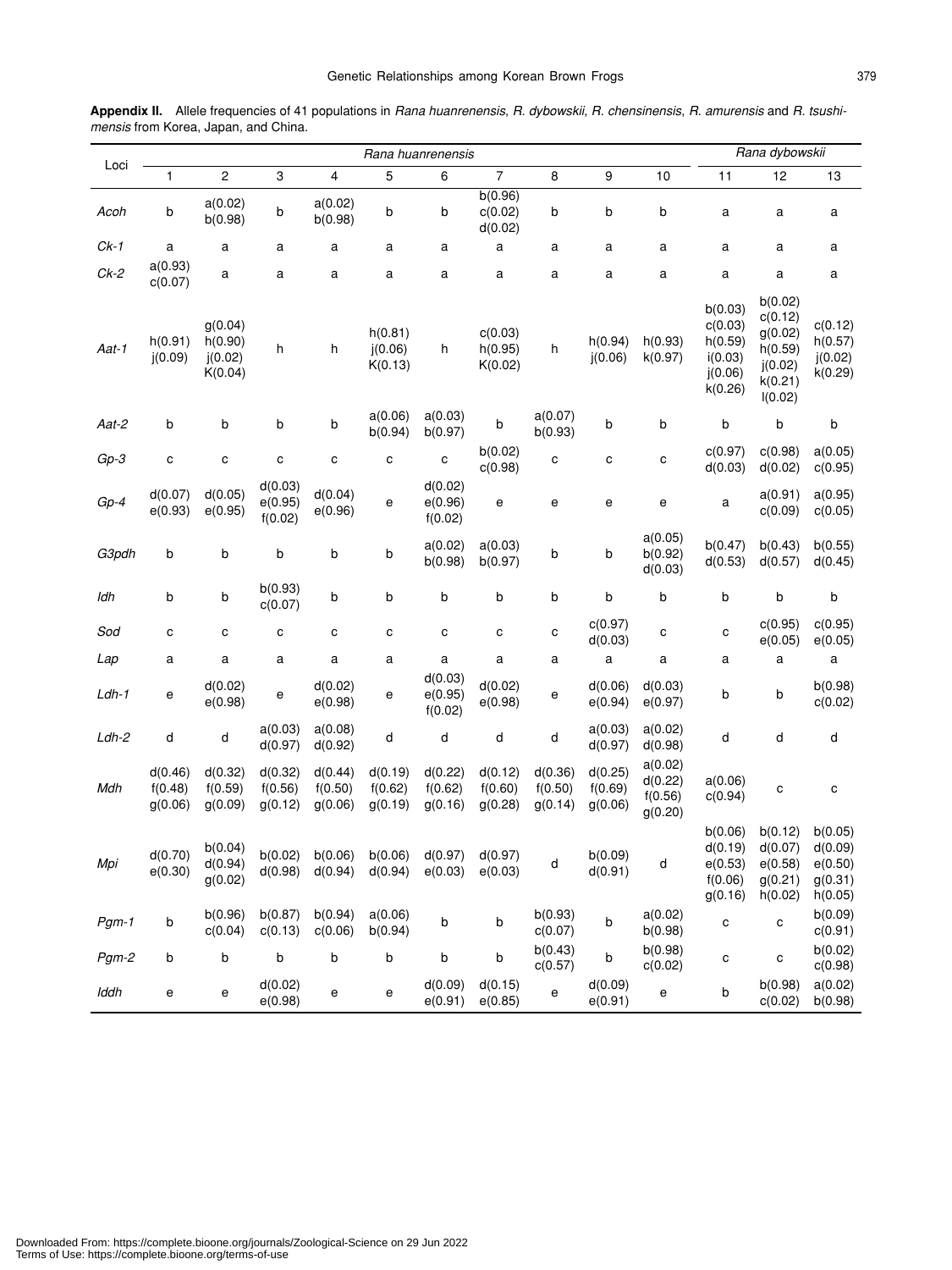**Appendix II.** (Continued)

| Loci    |                                                                |                                                     |                                          |                                          |                                          |                                                     |                                                     | Rana dybowskii                                                            |                                                     |                                                     |                                                                |                                                     |                                                     |                    |
|---------|----------------------------------------------------------------|-----------------------------------------------------|------------------------------------------|------------------------------------------|------------------------------------------|-----------------------------------------------------|-----------------------------------------------------|---------------------------------------------------------------------------|-----------------------------------------------------|-----------------------------------------------------|----------------------------------------------------------------|-----------------------------------------------------|-----------------------------------------------------|--------------------|
|         | 14                                                             | 15                                                  | 16                                       | 17                                       | 18                                       | 19                                                  | 20                                                  | 21                                                                        | 22                                                  | 23                                                  | 24                                                             | 25                                                  | 26                                                  | 27                 |
| Acoh    | a(0.92)<br>b(0.08)                                             | a                                                   | a(0.89)<br>b(0.11)                       | a                                        | a                                        | a(0.94)<br>b(0.06)                                  | a(0.98)<br>b(0.02)                                  | a(0.98)<br>b(0.02)                                                        | a                                                   | a                                                   | a(0.98)<br>b(0.02)                                             | a                                                   | a                                                   | a(0.50)<br>b(0.50) |
| $Ck-1$  | $\mathsf a$                                                    | a                                                   | a                                        | a                                        | a                                        | a                                                   | a                                                   | a                                                                         | a                                                   | a                                                   | a                                                              | a                                                   | a                                                   | a                  |
| $Ck-2$  | a(0.97)<br>b(0.03)                                             | a                                                   | a                                        | a                                        | a                                        | a                                                   | a                                                   | a                                                                         | a                                                   | a                                                   | a                                                              | a                                                   | a                                                   | a                  |
| Aat-1   | c(0.11)<br>h(0.41)<br>j(0.08)<br>k(0.38)<br>I(0.02)            | c(0.14)<br>h(0.61)<br>j(0.07)<br>k(0.18)            | h(0.54)<br>j(0.07)<br>k(0.39)            | b(0.08)<br>d(0.25)<br>h(0.57)<br>k(0.10) | h(0.46)<br>k(0.46)<br>I(0.08)            | c(0.26)<br>h(0.48)<br>k(0.26)                       | b(0.02)<br>c(0.21)<br>h(0.45)<br>k(0.32)            | c(0.02)<br>f(0.02)<br>g(0.02)<br>h(0.31)<br>i(0.02)<br>k(0.60)<br>I(0.01) | c(0.04)<br>f(0.04)<br>h(0.28)<br>i(0.14)<br>k(0.50) | f(0.21)<br>h(0.36)<br>k(0.43)                       | c(0.09)<br>f(0.05)<br>h(0.48)<br>j(0.07)<br>k(0.27)<br>I(0.04) | c(0.08)<br>f(0.04)<br>h(0.39)<br>i(0.08)<br>k(0.41) | c(0.10)<br>h(0.55)<br>k(0.35)                       | c(0.50)<br>h(0.50) |
| Aat-2   | b                                                              | a(0.04)<br>b(0.96)                                  | b                                        | b                                        | b                                        | b                                                   | b                                                   | a(0.02)<br>b(0.98)                                                        | b                                                   | b                                                   | b                                                              | b                                                   | b                                                   | b                  |
| $Gp-3$  | C                                                              | C                                                   | $\mathbf{C}$                             | c(0.98)<br>d(0.02)                       | C                                        | C                                                   | c                                                   | $\mathbf{C}$                                                              | $\mathbf c$                                         | C                                                   | C                                                              | C                                                   | C                                                   | $\mathbf c$        |
| $Gp-4$  | a(0.97)<br>c(0.03)                                             | a                                                   | a                                        | a(0.85)<br>c(0.15)                       | а                                        | a                                                   | а                                                   | a(0.88)<br>c(0.12)                                                        | a(0.79)<br>c(0.21)                                  | a(0.71)<br>c(0.29)                                  | a(0.84)<br>c(0.14)                                             | a(0.96)<br>c(0.04)                                  | a(0.95)<br>c(0.05)                                  | a                  |
| G3pdh   | b(0.42)<br>d(0.58)                                             | b(0.64)<br>d(0.36)                                  | b(0.54)<br>d(0.46)                       | b(0.02)<br>d(0.93)<br>e(0.05)            | b(0.83)<br>d(0.17)                       | b(0.40)<br>d(0.60)                                  | b(0.43)<br>d(0.57)                                  | b(0.41)<br>d(0.55)<br>e(0.04)                                             | b(0.46)<br>d(0.54)                                  | b(0.57)<br>d(0.43)                                  | b(0.39)<br>d(0.59)<br>e(0.02)                                  | b(0.42)<br>d(0.58)                                  | b(0.40)<br>d(0.60)                                  | b(0.50)<br>d(0.50) |
| ldh     | b                                                              | a(0.07)<br>b(0.93)                                  | b                                        | b                                        | a(0.02)<br>b(0.98)                       | b                                                   | b                                                   | b                                                                         | b                                                   | b                                                   | b                                                              | b                                                   | b                                                   | b                  |
| Sod     | c(0.97)<br>e(0.03)                                             | с                                                   | b(0.14)<br>c(0.86)                       | с                                        | a(0.02)<br>c(0.98)                       | c(0.98)<br>e(0.02)                                  | a(0.02)<br>c(0.96)<br>e(0.02)                       | c(0.97)<br>e(0.03)                                                        | С                                                   | с                                                   | c(0.98)<br>e(0.02)                                             | c(0.96)<br>e(0.04)                                  | c(0.95)<br>e(0.05)                                  | c                  |
| Lap     | a(0.99)<br>b(0.01)                                             | a                                                   | a                                        | a                                        | a                                        | a                                                   | a                                                   | a                                                                         | a                                                   | a                                                   | a                                                              | a                                                   | a                                                   | a                  |
| $Ldh-1$ | b(0.99)<br>e(0.01)                                             | b                                                   | b                                        | b                                        | a(0.02)<br>b(0.98)                       | b(0.98)<br>e(0.02)                                  | b(0.98)<br>e(0.02)                                  | b                                                                         | b                                                   | b                                                   | b                                                              | b                                                   | b                                                   | b                  |
| $Ldh-2$ | d                                                              | d                                                   | d                                        | d                                        | d                                        | d                                                   | d                                                   | d                                                                         | d                                                   | d                                                   | d                                                              | d                                                   | d                                                   | d                  |
| Mdh     | C                                                              | $\mathbf{C}$                                        | $\mathbf{C}$                             | C                                        | C                                        | C                                                   | С                                                   | С                                                                         | C                                                   | С                                                   | c(0.98)<br>e(0.02)                                             | C                                                   | C                                                   | C                  |
| Mpi     | a(0.02)<br>b(0.06)<br>d(0.11)<br>e(0.55)<br>g(0.20)<br>h(0.06) | b(0.14)<br>d(0.07)<br>e(0.50)<br>g(0.25)<br>h(0.04) | b(0.04)<br>d(0.04)<br>e(0.39)<br>g(0.54) | е                                        | d(0.02)<br>e(0.46)<br>g(0.45)<br>h(0.07) | b(0.06)<br>d(0.10)<br>e(0.66)<br>g(0.12)<br>h(0.06) | b(0.03)<br>d(0.07)<br>e(0.54)<br>g(0.29)<br>h(0.07) | b(0.02)<br>d(0.10)<br>e(0.66)<br>g(0.17)<br>h(0.05)                       | b(0.04)<br>d(0.18)<br>e(0.64)<br>g(0.14)            | b(0.07)<br>d(0.14)<br>e(0.51)<br>g(0.21)<br>h(0.07) | b(0.11)<br>d(0.09)<br>e(0.61)<br>g(0.19)                       | d(0.08)<br>e(0.62)<br>g(0.27)<br>h(0.04)            | a(0.05)<br>d(0.10)<br>e(0.45)<br>g(0.35)<br>h(0.05) | d                  |
| $Pgm-1$ | C                                                              | $\mathbf{C}$                                        | С                                        | С                                        | b(0.39)<br>c(0.61)                       | b(0.16)<br>c(0.84)                                  | b(0.10)<br>c(0.90)                                  | с                                                                         | b(0.04)<br>c(0.96)                                  | с                                                   | b(0.07)<br>c(0.93)                                             | b(0.08)<br>c(0.92)                                  | C                                                   | C                  |
| $Pgm-2$ | a(0.03)<br>c(0.97)                                             | $\mathbf{C}$                                        | C                                        | $\mathbf{C}$                             | $\mathbf{C}$                             | $\mathbf{C}$                                        | $\mathbf{C}$                                        | c                                                                         | c                                                   | C                                                   | C                                                              | C                                                   | C                                                   | $\mathbf{C}$       |
| Iddh    | a(0.04)<br>b(0.96)                                             | a(0.07)<br>b(0.93)                                  | b                                        | a(0.25)<br>b(0.75)                       | b(0.93)<br>c(0.07)                       | a(0.02)<br>b(0.96)<br>c(0.02)                       | a(0.03)<br>b(0.94)<br>c(0.03)                       | b                                                                         | b                                                   | b(0.79)<br>c(0.21)                                  | b(0.93)<br>c(0.07)                                             | b(0.92)<br>c(0.08)                                  | b(0.85)<br>c(0.15)                                  | b                  |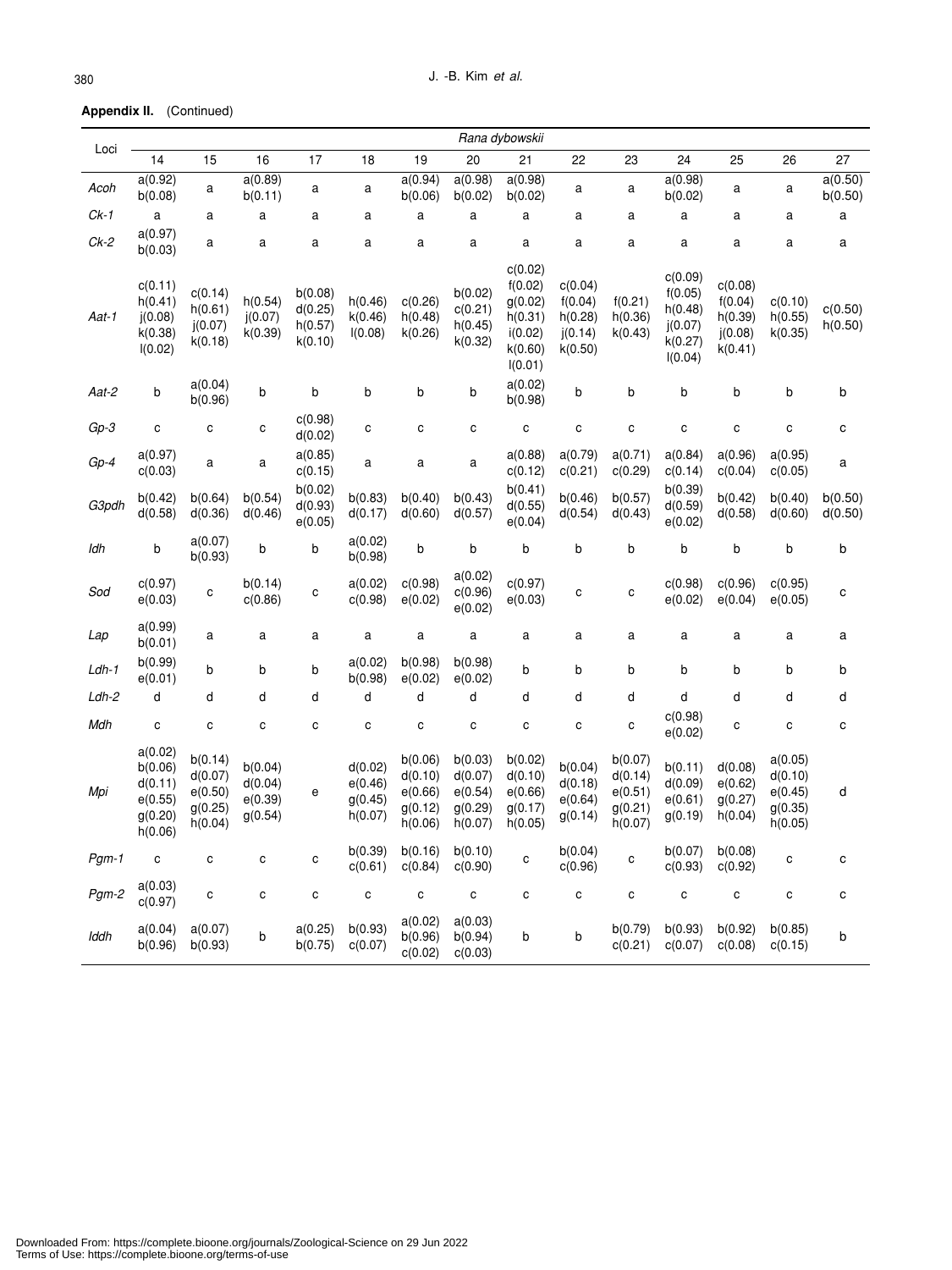**Appendix II.** (Continued)

| Loci    |                               | R. chensinensis    |                                                                |                                                     |                    |                                                     |                                          | Rana amurensis                           |                                                     |                                          |                                                     |                                          |                                          | R. t                          |
|---------|-------------------------------|--------------------|----------------------------------------------------------------|-----------------------------------------------------|--------------------|-----------------------------------------------------|------------------------------------------|------------------------------------------|-----------------------------------------------------|------------------------------------------|-----------------------------------------------------|------------------------------------------|------------------------------------------|-------------------------------|
|         | 28                            | 29                 | 30                                                             | 31                                                  | 32                 | 33                                                  | 34                                       | 35                                       | 36                                                  | 37                                       | 38                                                  | 39                                       | 40                                       | 41                            |
| Acoh    | a                             | а                  | a(0.83)<br>b(0.17)                                             | a(0.63)<br>b(0.37)                                  | а                  | a(0.40)<br>b(0.60)                                  | a(0.53)<br>b(0.47)                       | a(0.40)<br>b(0.58)<br>c(0.02)            | a(0.17)<br>b(0.45)<br>c(0.38)                       | a(0.58)<br>b(0.42)                       | a(0.78)<br>b(0.19)<br>c(0.02)<br>d(0.01)            | a(0.93)<br>b(0.07)                       | a                                        | a(0.65)<br>b(0.35)            |
| $Ck-1$  | a                             | a                  | a                                                              | a                                                   | a                  | a                                                   | a                                        | a                                        | a                                                   | a                                        | a                                                   | a                                        | a                                        | a                             |
| $Ck-2$  | a                             | a                  | a                                                              | a                                                   | a                  | a                                                   | a                                        | a                                        | a                                                   | a                                        | a                                                   | a                                        | a                                        | a                             |
| Aat-1   | g                             | b(0.10)<br>g(0.90) | h(0.08)<br>i(0.92)                                             | g(0.04)<br>h(0.04)<br>(0.90)<br>I(0.02)             | h(0.30)<br>i(0.70) | h(0.15)<br>j(0.85)                                  | g(0.02)<br>h(0.25)<br>j(0.73)            | j(0.92)<br>I(0.08)                       | h(0.10)<br>j(0.88)<br>I(0.02)                       | g(0.08)<br>i(0.84)<br>I(0.02)            | h(0.01)<br>(0.89)<br>I(0.10)                        | j.                                       | j                                        | a(0.35)<br>e(0.65)            |
| Aat-2   | b                             | b                  | b                                                              | b(0.93)<br>c(0.07)                                  | b                  | b                                                   | a(0.05)<br>b(0.95)                       | b                                        | b                                                   | a(0.25)<br>b(0.75)                       | b                                                   | b                                        | b                                        | a(0.15)<br>b(0.85)            |
| $Gp-3$  | C                             | C                  | C                                                              | $\mathbf c$                                         | C                  | C                                                   | C                                        | C                                        | С                                                   | C                                        | c(0.97)<br>d(0.03)                                  | C                                        | С                                        | C                             |
| Gp-4    | e                             | е                  | d(0.98)<br>e(0.02)                                             | d                                                   | d                  | d                                                   | d                                        | d                                        | d                                                   | d                                        | d                                                   | d                                        | d                                        | b                             |
| G3pdh   | b                             | a(0.80)<br>b(0.20) | C                                                              | c(0.97)<br>d(0.33)                                  | a(0.10)<br>c(0.90) | b(0.05)<br>c(0.88)<br>d(0.07)                       | a(0.05)<br>c(0.93)<br>d(0.02)            | C                                        | a(0.05)<br>c(0.95)                                  | $\mathbf{C}$                             | C                                                   | $\mathbf{C}$                             | C                                        | c(0.05)<br>d(0.95)            |
| ldh     | b                             | b                  | b                                                              | b                                                   | b                  | b                                                   | b                                        | b                                        | b                                                   | a(0.08)<br>b(0.92)                       | b                                                   | b                                        | b                                        | $\mathbf{C}$                  |
| Sod     | с                             | a(0.10)<br>c(0.90) | d                                                              | d(0.96)<br>f(0.02)<br>g(0.02)                       | d                  | b(0.05)<br>c(0.88)<br>d(0.07)                       | d                                        | d                                        | d                                                   | d                                        | d                                                   | d                                        | d                                        | e                             |
| Lap     | a                             | a                  | a                                                              | a                                                   | a                  | a                                                   | a                                        | a                                        | a                                                   | a                                        | a                                                   | a                                        | a                                        | a                             |
| $Ldh-1$ | $\mathsf{f}$                  | $\mathsf{f}$       | C                                                              | $\mathbf{C}$                                        | C                  | $\mathbf c$                                         | C                                        | C                                        | C                                                   | C                                        | C                                                   | $\mathbf c$                              | c                                        | e                             |
| Ldh-2   | a(0.10)<br>d(0.50)<br>e(0.40) | d(0.90)<br>e(0.10) | d                                                              | d(0.97)<br>e(0.33)                                  | d                  | d(0.95)<br>e(0.05)                                  | d(0.97)<br>e(0.03)                       | b(0.02)<br>d(0.96)<br>e(0.02)            | d                                                   | d                                        | d                                                   | d                                        | d                                        | $\mathbf c$                   |
| Mdh     | $\mathsf f$                   | $\mathsf{f}$       | e                                                              | b(0.02)<br>e(0.95)<br>g(0.02)<br>h(0.01)            | e                  | e(0.90)<br>h(0.10)                                  | b(0.02)<br>e(0.98)                       | e                                        | b(0.02)<br>e(0.98)                                  | e(0.92)<br>g(0.08)                       | b(0.03)<br>e(0.94)<br>g(0.03)                       | e(0.90)<br>g(0.10)                       | e                                        | b                             |
| Mpi     | d(0.80)<br>e(0.20)            | b(0.20)<br>d(0.80) | e(0.13)<br>g(0.37)<br>h(0.06)<br>i(0.13)<br>i(0.21)<br>k(0.10) | e(0.18)<br>g(0.07)<br>i(0.30)<br>j(0.42)<br>k(0.03) | i(0.80)<br>j(0.20) | e(0.05)<br>g(0.07)<br>i(0.68)<br>j(0.15)<br>I(0.05) | e(0.13)<br>g(0.07)<br>i(0.55)<br>j(0.25) | e(0.40)<br>g(0.48)<br>i(0.05)<br>j(0.07) | e(0.13)<br>g(0.15)<br>i(0.32)<br>j(0.38)<br>k(0.02) | e(0.08)<br>g(0.08)<br>i(0.25)<br>j(0.59) | d(0.01)<br>e(0.27)<br>g(0.37)<br>i(0.20)<br>j(0.15) | e(0.22)<br>g(0.38)<br>i(0.15)<br>j(0.25) | g(0.20)<br>i(0.06)<br>j(0.56)<br>k(0.18) | a(0.20)<br>c(0.75)<br>g(0.05) |
| Pgm-1   | b(0.90)<br>c(0.10)            | b                  | C                                                              | b(0.08)<br>c(0.88)<br>d(0.04)                       | с                  | C                                                   | c                                        | C                                        | b(0.02)<br>c(0.98)                                  | c                                        | C                                                   | c                                        | C                                        | b                             |
| $Pgm-2$ | C                             | C                  | C                                                              | c(0.98)<br>d(0.02)                                  | c                  | C                                                   | $\mathbf{C}$                             | c(0.95)<br>d(0.05)                       | C                                                   | C                                        | c                                                   | $\mathbf{C}$                             | C                                        | d                             |
| Iddh    | d                             | d                  | d                                                              | b(0.02)<br>d(0.98)                                  | d                  | d                                                   | d                                        | d(0.98)<br>e(0.02)                       | d(0.88)<br>e(0.12)                                  | d                                        | d(0.99)<br>e(0.01)                                  | d                                        | d                                        | d                             |